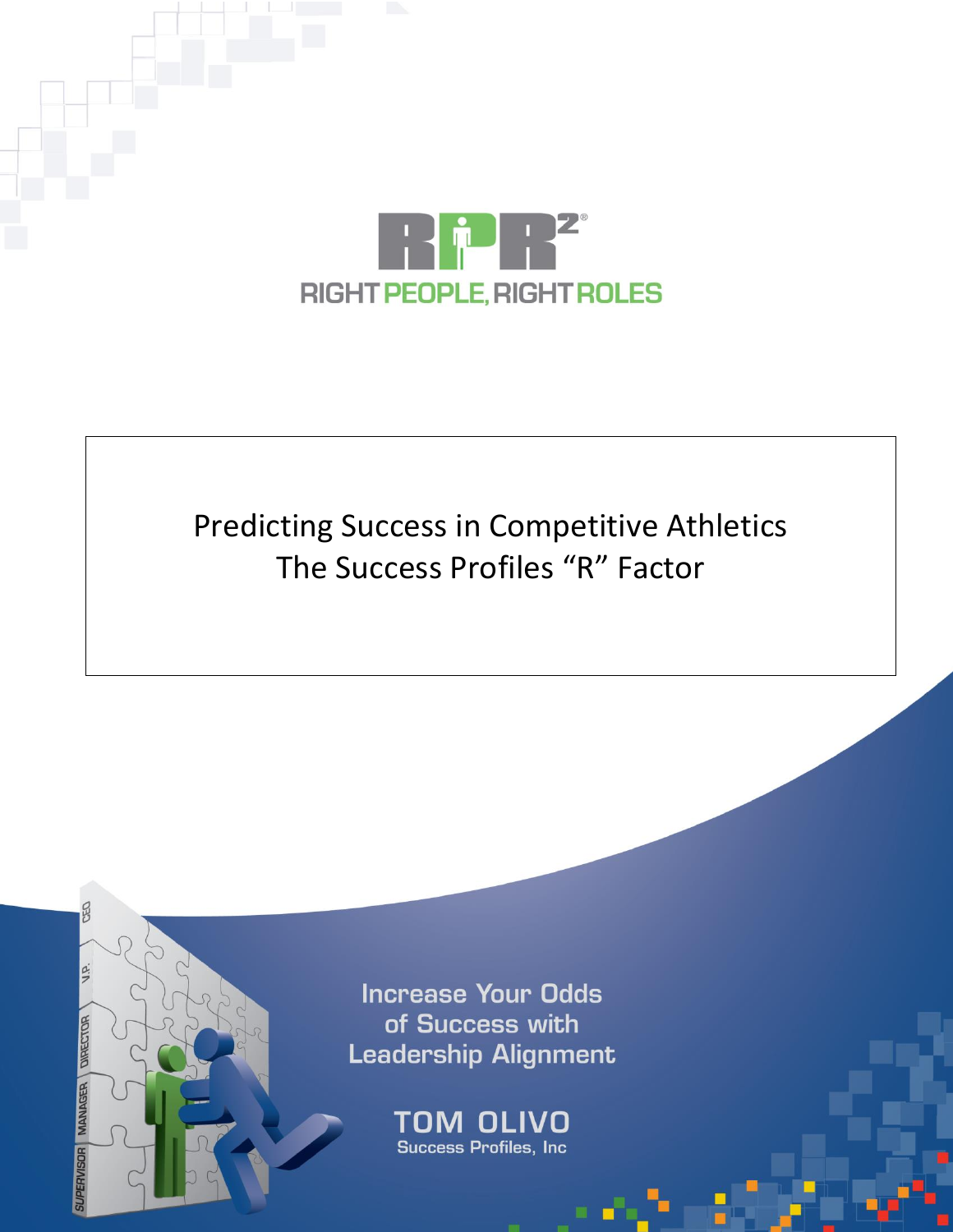### **The Success Profiles "R" Factor for Competitive Athletics**

The Success Profiles "R" factor (R for results) applies to sports as well as to business. The "R" factor is based upon three specific attributes that most contribute to a person's success.

- 1. T = Talent: The unique demonstrated ability, physical or mental endowments and/or natural aptitude.
- 2. D = Drive: The work ethic, extraordinary discretionary effort and/or competitive determination to achieve a goal or standard.
- 3. P = Practice discipline: The mental discipline, structure, visualization skills, prioritization, focus on goals , consistency and doing the right things - right.

#### **Defining success and performance attributes in sports:**

As first outlined by Dr. Robert Arnot and Charles Gaines in their 1984 book *Sports Selection,* there are several sophisticated factors that can determine and predict whether a person is well-suited for success in a particular sport. A person's likelihood or odds of success of reaching the Elite level in competitive athletics may be enhanced or rate-limited by specific physical, physiological, mental discipline, and emotional factors.

# *It's been demonstrated that when differentiated at the elite level, 70% of our athletic potential is most likely determined at birth. Maybe it's best described that great athletes are born first – then made better.*

The most accomplished athletes in the world are clearly the product of both good genes and the multiplier effect of intense effort (**D**rive) and structured training (**P**ractice discipline). The facts reveal that a person with average **T**alent who has great dedication, motivation, and excellent training and coaching will not rise to the Elite level unless they first inherited a supercharged physiological system for their sport of choice.

Throughout a person's life, some of these physical attributes can be developed, some cannot. Some are easy to observe: height, size, body type. Some are difficult to readily observe but are easy to differentiate or measure: speed, power, flexibility, endurance, recovery time. Some are not easy to see or measure but their presence or impact can dramatically affect performance: vision, kinesthetic awareness, confidence, anxiety, drive, competitiveness, teamwork. Finally, some of these attributes can be improved and perfected to some degree with years of practice, discipline, skill enhancement, and pure effort.

For example, not only is VO2 Max (maximum oxygen consumption – aerobic efficiency) an absolute limiter in endurance sports; there is also a structural upper limit to it that is 100% genetic: an untrained adolescent or adult beginning aerobic training may expect an improvement of up to **30 percent** over his or her untrained VO2 max, but probably no more.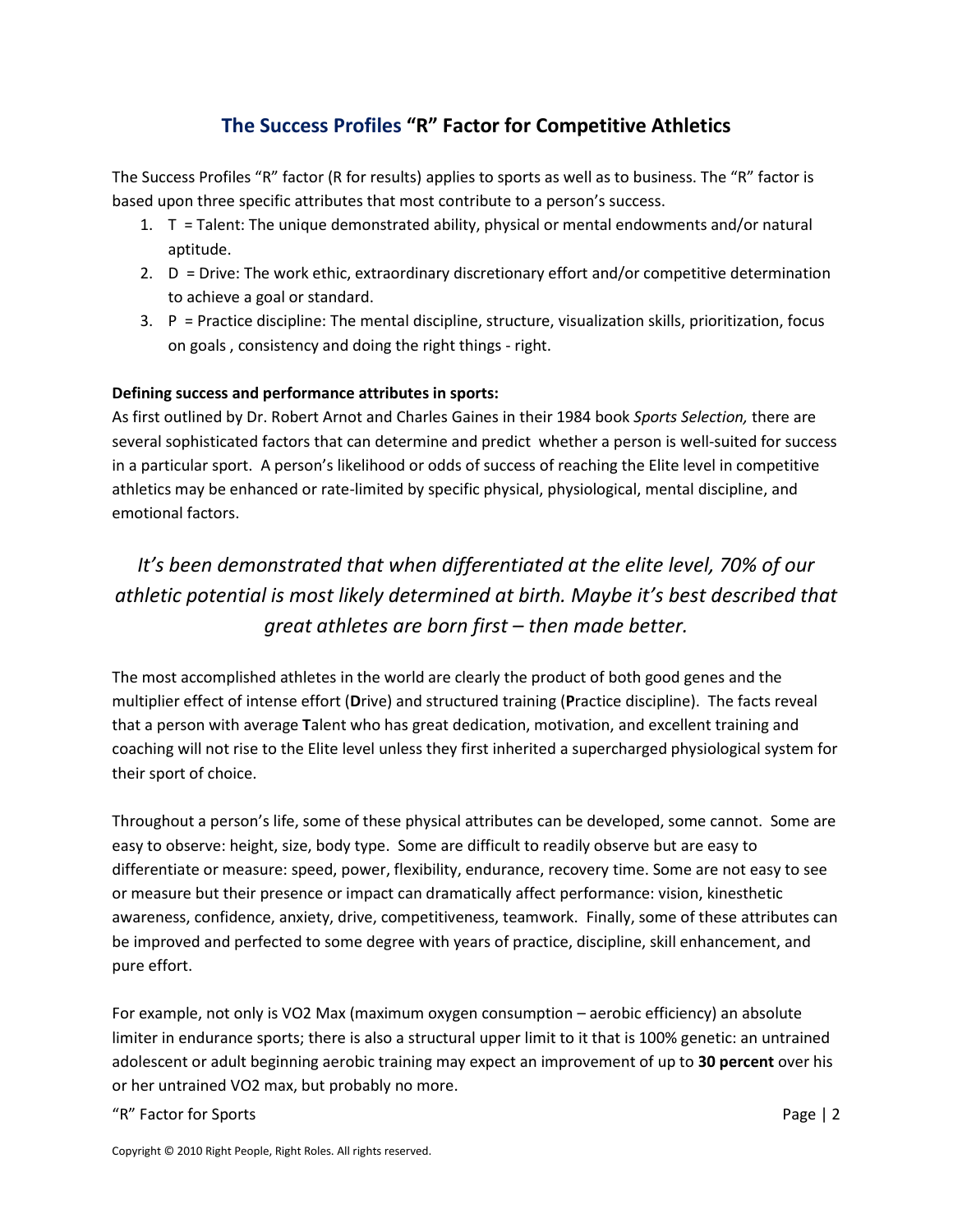The concept of Right People, Right Roles is not to debate whether or not the demonstrated abilities of successful athletes or accomplished leaders in the workplace are inherited at birth or significantly developed over time. It is to point out that as people reach the adult level (age 21 to 30 years old), if these "Success Profile" attributes haven't been demonstrated to a high degree, it is unlikely that they will emerge or be consistently demonstrated later in life. It's not that people can't demonstrate these abilities, it's just that they are highly unlikely to if they have not previously demonstrated the talent, behaviors, or skills consistently.

While it is relatively easy to understand and accept how most physical attributes can be "rate limiting" as people age, it is very difficult for people to accept that their Drive and their Practice discipline are also rate limiting. Can't anyone, at any time, just flip the switch on and become intensely motivated to achieve and be willing to put in the extra **50% - 75%** effort to accomplish a goal? Can't everyone just wake up tomorrow and be highly disciplined to eat correctly, set ambitious goals, plan, and study intently? **It appears not.** 

It is difficult to be accurate with estimates on which specific Drive and Practice discipline attributes or behaviors are most rate limiting, but it's safe to assume that changes aren't likely to be maintained if the change standard is one of consistency. By consistency, I mean whether the person's new behavior and habit persist over time so that it becomes the way a person is most of the time. Also, does the severity or risk associated with an unhealthy or ineffective behavior significantly change the odds of change or the long term success rate of change?

# *"If you look at coronary-artery bypass grafting patients two years later, 90% of them have not changed their lifestyle – even at the risk of dying."* Dr. Edward Miller

Dean of the Johns Hopkins Medical School and CEO

In a Fast Company article in May 2005, "Change or die," Miller noted, "Even though people know they have a very bad disease and they know they should change their lifestyle, for whatever reason, they can't." Why is it so difficult and unlikely for people to create new, healthier habits to override their autopilot behaviors? It's been shown in many studies that when it comes to rewiring behaviors, a person may have to allow as much time for the new "muscle memory" to take hold as it took to develop the original behavior to begin with. If it's not the same amount of time, it surely is significant and must be combined with an emotional component rather than logic. When it comes to change, fear and facts are not as powerful as emotion and engagement.

# *"People don't change because they are told that they should, people only change when they themselves feel that they must."*

Thomas L. Friedman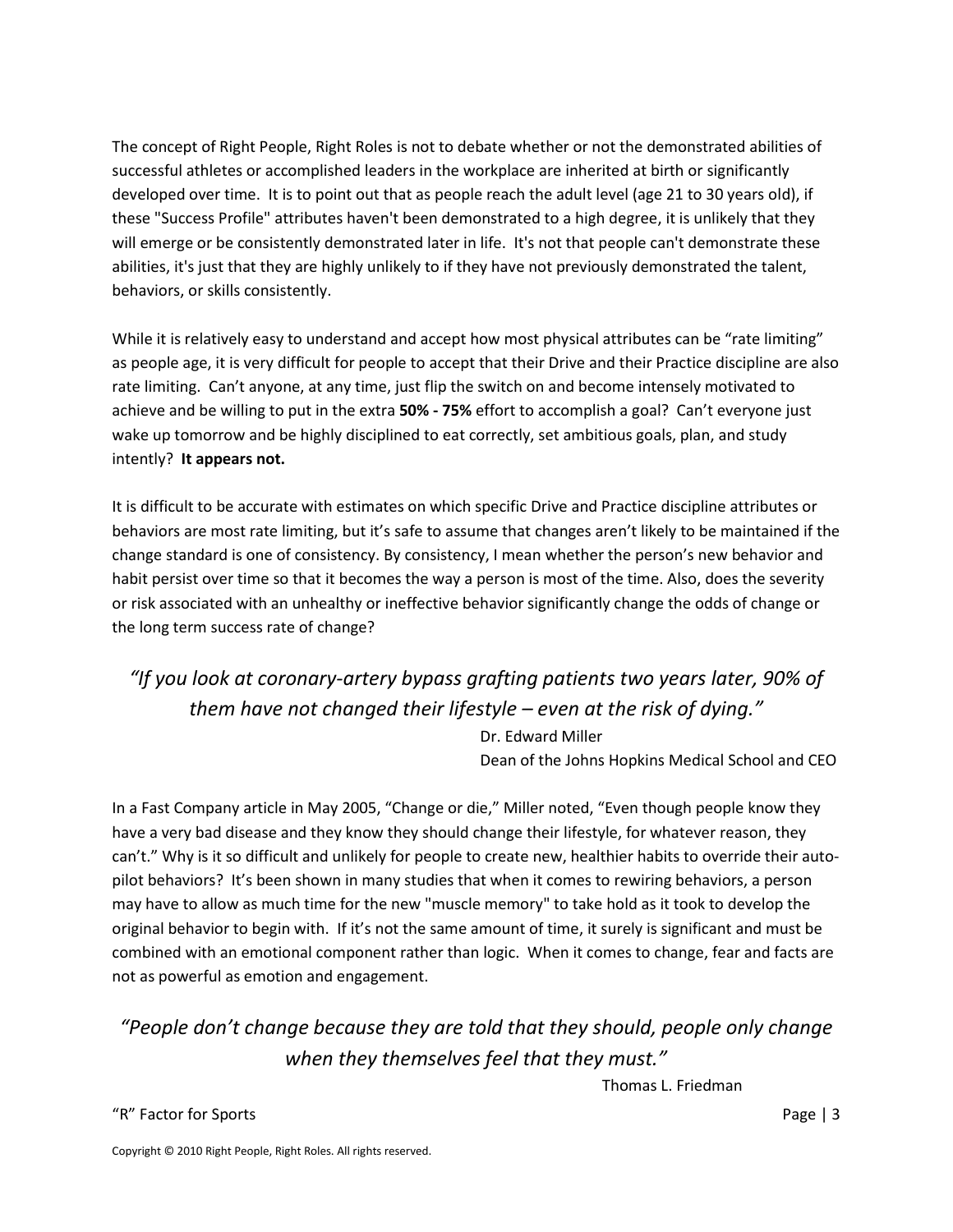According to John Kotter, a Harvard Business School Professor who has studied hundreds of organizations navigating change efforts, "Changing behavior of people isn't just the biggest challenge in healthcare. It's the most important challenge for businesses trying to compete. The central issue is never strategy, structure, culture or systems. The core of the matter is always about changing the behavior of people."

Most people buy into the conventional wisdom that fear or crisis is a sufficient motivator for change. Aren't the "finances" and "business case" for change enough to get people on board? According to Kotter, "Behavior change happens mostly by speaking to people's feelings." The emotion for change appears to override the facts or numbers. This is why employee engagement and ownership thinking is a requirement for real change and improvement to occur.

Given the complexity of human behaviors and the variables involved with emotions, it is unclear at this point what the precise odds are for people to change the way they have become hardwired. The research points to one or two in ten. As Marcus Buckingham says in his book, "Go with your strengths."

# *"As people grow older, they tend to become more of who they already are rather than someone they are not."*

With the odds so stacked against people performing at a level they've never consistently demonstrated, wouldn't a better strategy for change be for leaders to prioritize and focus on getting the Right People in the Right Roles rather than trying to fix people**?**

#### **Alignment and Appointment Practices: Prioritize - Who first**

Consider this: If the attributes or requirements of success in any endeavor, profession, or role can be specifically defined and even quantified, a selection and appointment process to differentiate people and ultimately get the right people in the right roles, where they are ideally suited, should lead to higher odds of success and greater overall performance.

Sounds too logical, doesn't it? Sounds too simple – right?

Then if the logic of "Success Profile" attributes is this basic, understood, and agreed upon, why don't we act on the principles more consistently? Maybe we never knew how to quantify the attributes or rate limiting factors. Maybe we never appreciated that the leadership attributes were more important than experience, tenure, or technical skills. Maybe we never knew how to quantify a person's relative odds of success. Maybe we never had a simplified, structured approach to follow as a guide to make better appointment decisions. Maybe we let our personal bias and prejudices get in the way of making the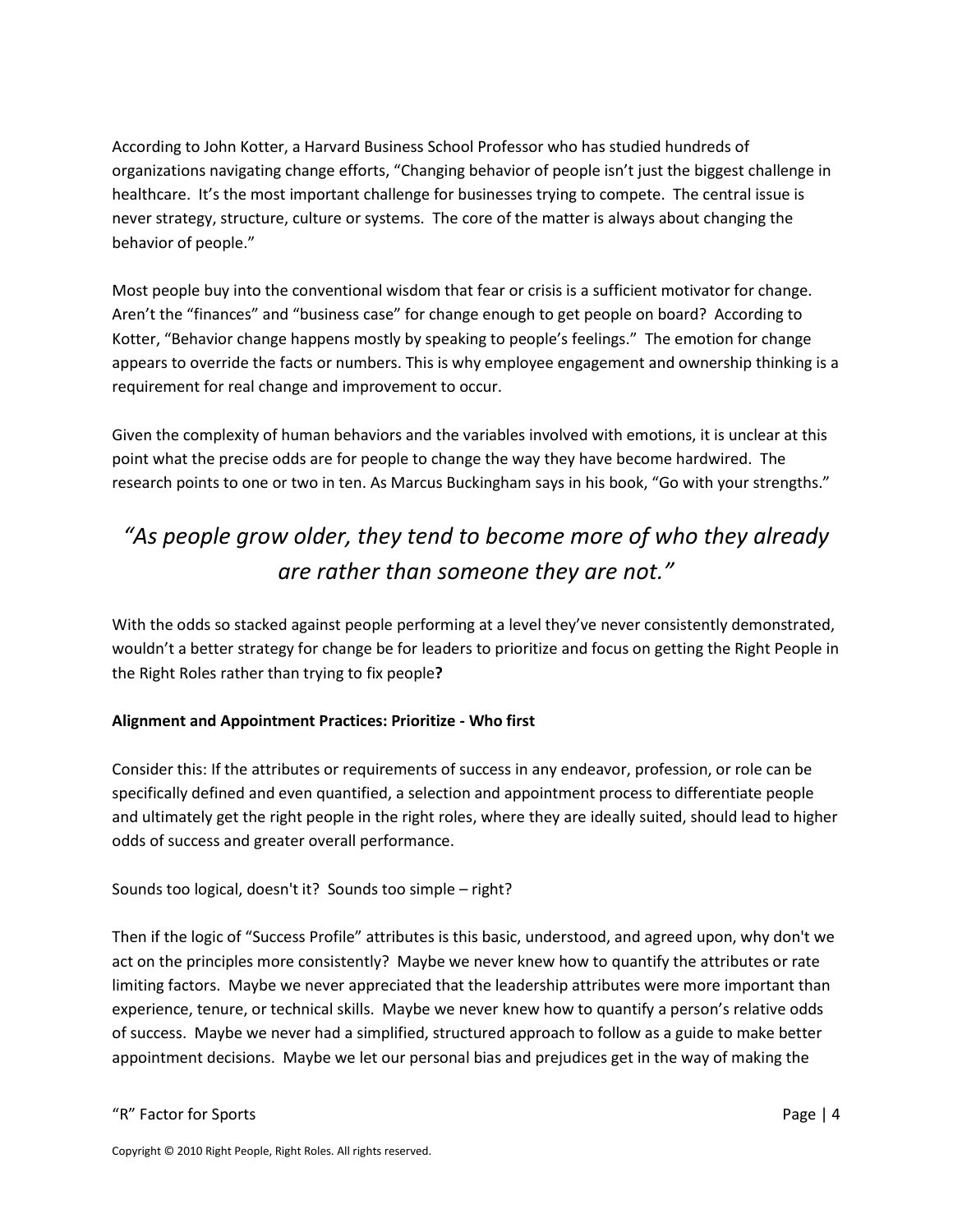right decisions. In real estate, we understand the term "highest and best use." It seems as though we could apply this principle to sports and to people in the workforce as well.

The lessons, evidence, and guidelines featured in **Right People, Right Roles** provides the overall structured approach to increase an organization's odd of success and relative performance, one leader at a time, one department at a time.

*People are not successful by accident (unless they are somehow lucky or win the lottery). There are common denominators of success amongst athletes, business people, leaders, and professionals in every field.*

#### **The Success Profiles Results Performance Equation**

Let's begin to dissect the contributing factors. Follow this logic.

- Do the people with the most natural and/or developed athletic talents always win? NO.
- Do they tend to win more often? YES.
- Are the academically smartest people the most successful? NO.
- Do they tend to be more successful? YES.
- Do people with fewer natural or developed talents occasionally outperform those with more ability? YES.
- Do they tend to outperform them often? NO.
- How much does natural and/or developed talent contribute to overall results (in sports or in the workplace)? 10%, 25%, 33%, 50%, 66%, 80%??? We don't know. It may be too complex to be empirically accurate, but we can be directionally correct with an assumption. At the high school sports level it may be as low as 25%. At the elite competitive level, it can be a rate-limiting 80%. At this level, no natural athletic gifts or talent = not competitive.
- Could there be other contributing factors besides Talent that are equally important to creating consistent overall performance? YES.
- Is it possible that at specific levels or performance, these other factors can be more important to overall performance (R) that natural gifts or talent? YES.
- Is it possible that these other factors can have a multiplier effect to amplify overall performance or (R)? We believe so.
- Are there some natural or developed talents that could be considered rate limiting or a minimum requirement for consistent performance at any given level? YES for sports (think strength, power, and speed for a sprinter, VO2 max and lactate threshold level with endurance for a distance runner, flexibility and balance for a gymnast). YES for business (think general aptitude (IQ), people skills (EQ), communication skills, and problem solving ability for leaders and managers).
- Has a competitive runner with a VO2 max under 70 ever run under 4:00 minutes for the mile? NO. Is it likely they will be competitive at the Elite level? NO.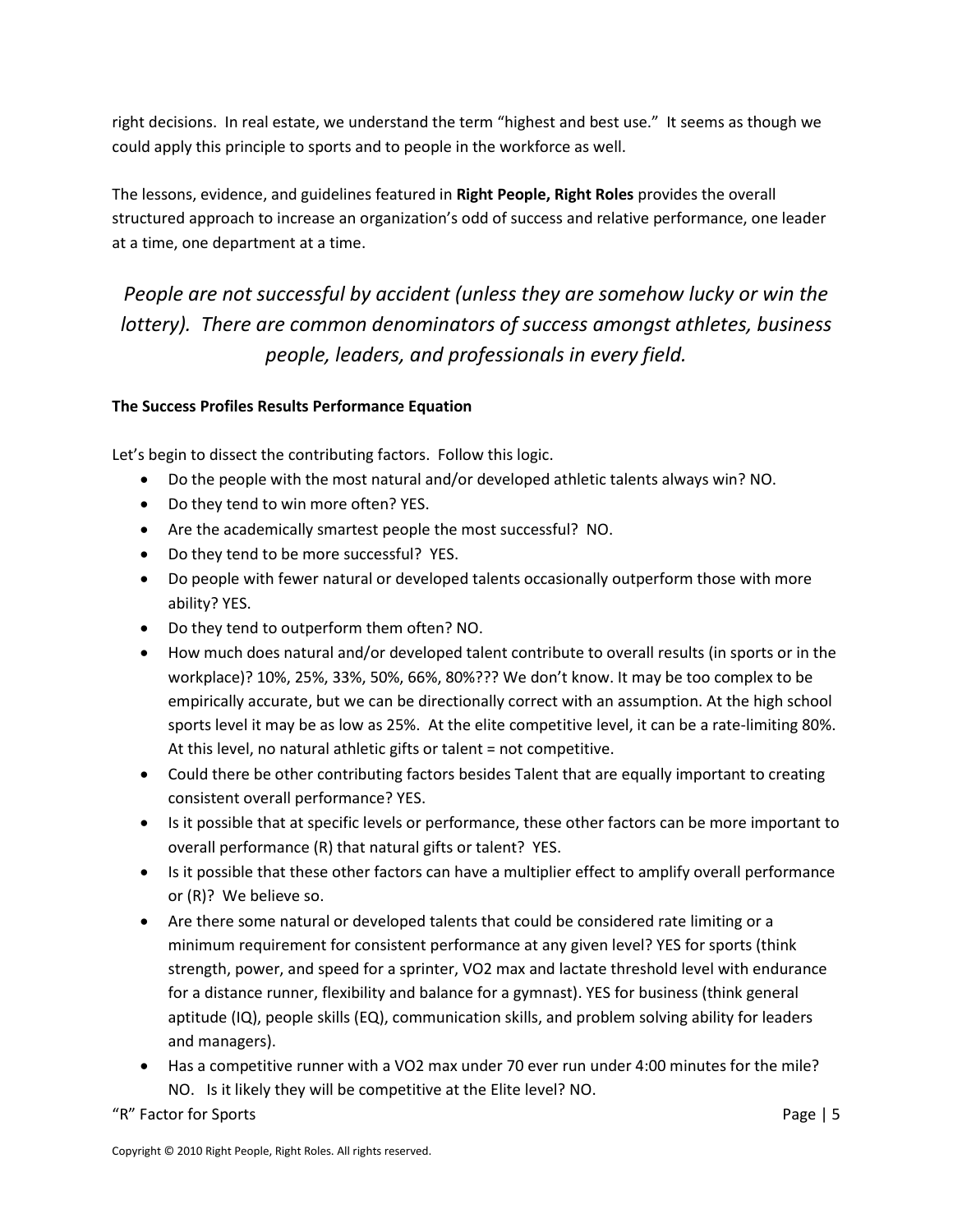Is there a way we can more easily quantify or estimate a person's relative level of performance, in sports or in the workplace, and their predictable odds of success based upon a common number of variables? YES.

In fact, it appears that we can do so fairly accurately for athletes because of accepted standards of competitive performance and the science of exercise physiology. But what about applying the same principles in the workplace, with people in different professions or roles? Can we actually identify, measure, and compare a person's demonstrated leadership ability?

The answer is yes. The simplest way I have developed involves the individual consideration of several factors and the amplification in overall performance that can occur with different combinations of factor levels.

### **Finding your Personal Success Profile: A directionally-correct guide to determine your approximate level of success based upon three factors**

#### **Success Profile (R) = T (D + P) with C, O and E**

**R = Results:** Measurable outcomes and/or comparable performance to an established standard.

**T = Talent** : Unique demonstrated ability, physical or mental endowments and/or natural aptitude.

**D = Drive:** Work ethic, extraordinary discretionary effort and/or competitive determination to achieve a goal or standard.

**P = Practice discipline:** Mental discipline, structure, visualization skills, prioritization, focus on goals , consistency and doing the right things - right.

**C = Coachability:** The professional respect and etiquette of others and a willingness to listen to all people in a position to assist and provide feedback.

**O = Opportunity:** The access to available tools, expertise, resources, equipment and facilities to advance to a high level.

**E = Encouragement:** The enriching culture of the organization/environment and positive feedback (praise) provided through instruction and coaching.

#### **General descriptions for each Success Profile level:**

Level | **(RED Bottom Quartile)** Example: R<sup>-2</sup> = T<sup>-1</sup>(D<sup>-1</sup> + P<sup>-1</sup>)

 Description: No **T**alent, no **D**rive, and no **P**ractice discipline results in bottom quartile performance.

Level II (ORANGE Lower Mid Quartile) Example: R<sup>-1</sup> = T **(D + P)**<sup>-1</sup>

 Description: Average **T**alent, below-average **D**rive, and below-average **P**ractice discipline results in lower-middle quartile performance  $(16<sup>th</sup>$  to the 30<sup>th</sup> percentile relative performance).

 $\textrm{Level III}$  (VELLOW Averege 50<sup>th p</sup>ercentile) Example: R = T **(D + P)**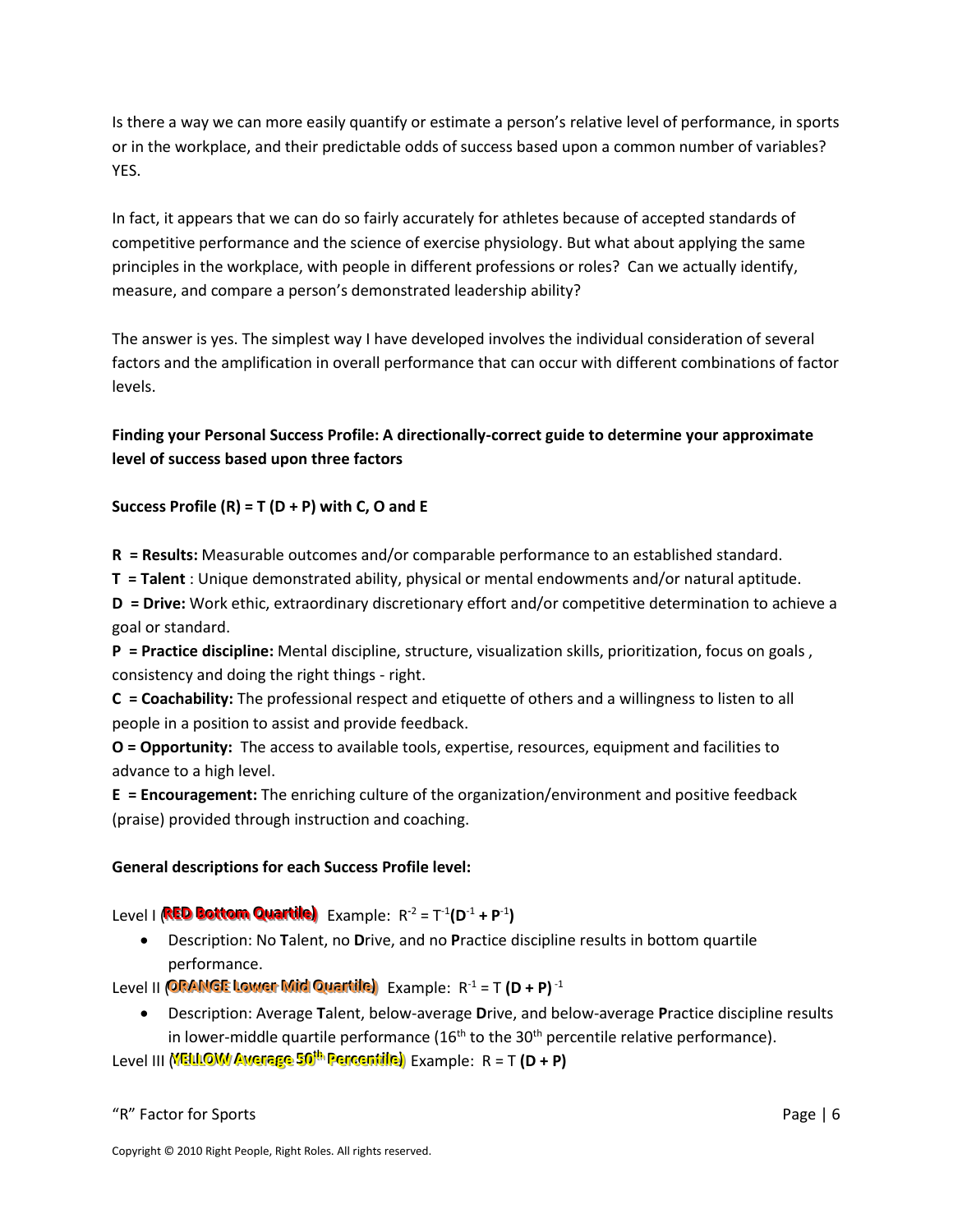Description: Average **T**alent, average **D**rive, and average **P**ractice discipline results in Average performance (approximately the  $31<sup>st</sup>$  to 69<sup>th</sup> percentile relative performance).

**Level IV (B-Ltt. GREEN - Good)** Example: R<sup>2</sup> = T<sup>2</sup> (D + P)

 Description: Above-average **T**alent, average **D**rive, and average **P**ractice discipline results in upper-middle quartile performance  $(70<sup>th</sup>$  to the  $84<sup>th</sup>$  percentile relative performance).

```
Level V (C+ GREEN <del>– Very Good)</del>, Example: R<sup>4</sup> = T<sup>2</sup> (D + P)<sup>2</sup>
```
 Description: Above-average **T**alent with above-average **D**rive or above-average **P**ractice discipline results in top quartile performance ( $85<sup>th</sup>$  to the  $88<sup>th</sup>$  percentile relative performance).

```
Level V (A - GREEN Very Good) Example: R<sup>5</sup> = T<sup>3</sup> (D + P)
```
 Description: High **T**alent, Average **D**rive and Average **P**ractice discipline results in top quartile performance (89<sup>th</sup> to 91<sup>st</sup> percentile relative performance).

```
Level V (A - GREEN Very Good) Example: R<sup>6</sup> = T<sup>2</sup> (D + P)<sup>3</sup>
```
 Description: Above average **T**alent with High **D**rive or High **P**ractice discipline results in top decile performance (89<sup>th</sup> to 91<sup>st</sup> percentile relative performance).

Level VI (**AA DARK GREEN Exceptional)** Example: R<sup>8</sup> = T<sup>2</sup> (D<sup>3</sup> + P<sup>3</sup>)

 Description: Above average **T**alent, High **D**rive, and High **P**ractice discipline results in nationallevel performance (96<sup>th</sup> to the 97<sup>th</sup> percentile relative performance).

Level VI (AAA DARK GREEN Extraordinary) Example: R<sup>10</sup> = T<sup>4</sup> (D<sup>4</sup>+P<sup>4</sup>)

 Description: Extraordinary **T**alent, Intense **D**rive, and Uncompromising **P**ractice discipline results in elite-level performance  $(99<sup>th</sup> +$  percentile relative performance).

| Relative "Success Profile" Levels (Zones) Considering Multiple Factors |                      |                      |                      |                            |                                                                                              |                                                   |                       |                                |
|------------------------------------------------------------------------|----------------------|----------------------|----------------------|----------------------------|----------------------------------------------------------------------------------------------|---------------------------------------------------|-----------------------|--------------------------------|
| <b>Success Profile</b><br>R - Code                                     | Formula              | Talent Level         | <b>Drive Level</b>   | <b>Practice Discipline</b> | Expected performance<br>level                                                                | <b>Athletic Competition</b><br>Level              | Simple Grade<br>Range | Workplace Performance<br>Level |
| $R^{10}$                                                               | $T^4(D^4 + P^4)$     | <b>Extraordinary</b> | <b>Intense</b>       | Uncompromising             | 99 <sup>th</sup> percentile                                                                  | <b>Elite Level</b>                                | <b>AAA</b>            | <b>Extraordinary</b>           |
| R <sup>9</sup>                                                         | $T^3(D^3 + P^3)$     | High                 | High                 | <b>High</b>                | 97 <sup>th</sup> to 98 <sup>th</sup> percentile                                              |                                                   | AA                    | <b>Exceptional</b>             |
| $R^8$                                                                  | $T^2(D^3+P^3)$       | Above average        | <b>High</b>          | <b>High</b>                | 96 <sup>th</sup> to 97 <sup>th</sup> percentile                                              | <b>National Level - NCAA</b><br><b>Division I</b> | AA                    |                                |
| $R^7$                                                                  | $T^3 (D + P)^3$      | High                 |                      | High but not in both       | 92 <sup>nd</sup> to 95 <sup>th</sup> percentile                                              |                                                   | $\mathbf{A}$          |                                |
| $R^6$                                                                  | $T^2 (D + P)^3$      | Above average        |                      | High but not in both       |                                                                                              | College - Div I                                   |                       | Very good                      |
|                                                                        | $T^2(D^2 + P^2)$     | Above average        | Above average        | Above average              | 89 <sup>th</sup> to 91 <sup>st</sup> percentile<br>+ Two Std. dev.                           | <b>NCAA - Div II or I</b>                         | $A -$                 |                                |
| $R^5$                                                                  | $T^3(D+P)$           | <b>High</b>          | Average              | Average                    |                                                                                              | <b>NCAA - Div II</b>                              |                       |                                |
|                                                                        | $T(D^2 + P^2)$       | Average              | <b>Above average</b> | Above average              |                                                                                              | <b>NCAA - Div III</b>                             |                       |                                |
| R <sup>4</sup>                                                         | $T^2(D + P)^2$       | Above average        | Above average        |                            | 85 <sup>th</sup> to 88 <sup>th</sup> percentile<br>+ Two Std. dev.                           | Jr. College                                       | $B+$                  |                                |
| R <sup>3</sup>                                                         | $T^3(D + P)^{-1}$    | <b>High</b>          |                      | <b>Below average</b>       |                                                                                              | Jr. College                                       |                       |                                |
| $R^2$                                                                  | $T(D + P)^2$         | Average              |                      | Above average              | 70 <sup>th</sup> to 84 <sup>th</sup> percentile                                              | <b>HS or Local</b>                                | в                     |                                |
|                                                                        | $T^2(D + P)$         | Above average        | Average              | Average                    | + One Std. dev.                                                                              |                                                   | <b>B-</b>             | Good performance               |
| $\overline{\mathsf{R}}$                                                | $T(D+P)$             | <b>Average</b>       | <b>Average</b>       | <b>Average</b>             | <b>Average</b><br><b>Healthy Recreational</b><br>31 <sup>st</sup> to 69 <sup>th</sup> % tile |                                                   | $\mathbf{C}$          | <b>Average performance</b>     |
| $R^{-1}$                                                               | $T(D + P)^{-1}$      | <b>Average</b>       |                      | <b>Below average</b>       | 16 <sup>th</sup> to 30 <sup>th</sup> percentile                                              | <b>Unfit</b>                                      |                       | <b>Below average</b>           |
|                                                                        | $T(D+P)$             | <b>Below average</b> | Average              | <b>Average</b>             | - One Std. dev.                                                                              |                                                   | D                     |                                |
| $R^{-2}$                                                               | $T^1(D^{-1}+P^{-1})$ | <b>None</b>          | <b>None</b>          | <b>None</b>                | Bottom 15%<br>- Two Std. dev.                                                                | <b>Unhealthy &amp; Unfit</b>                      | F                     | <b>Failing</b>                 |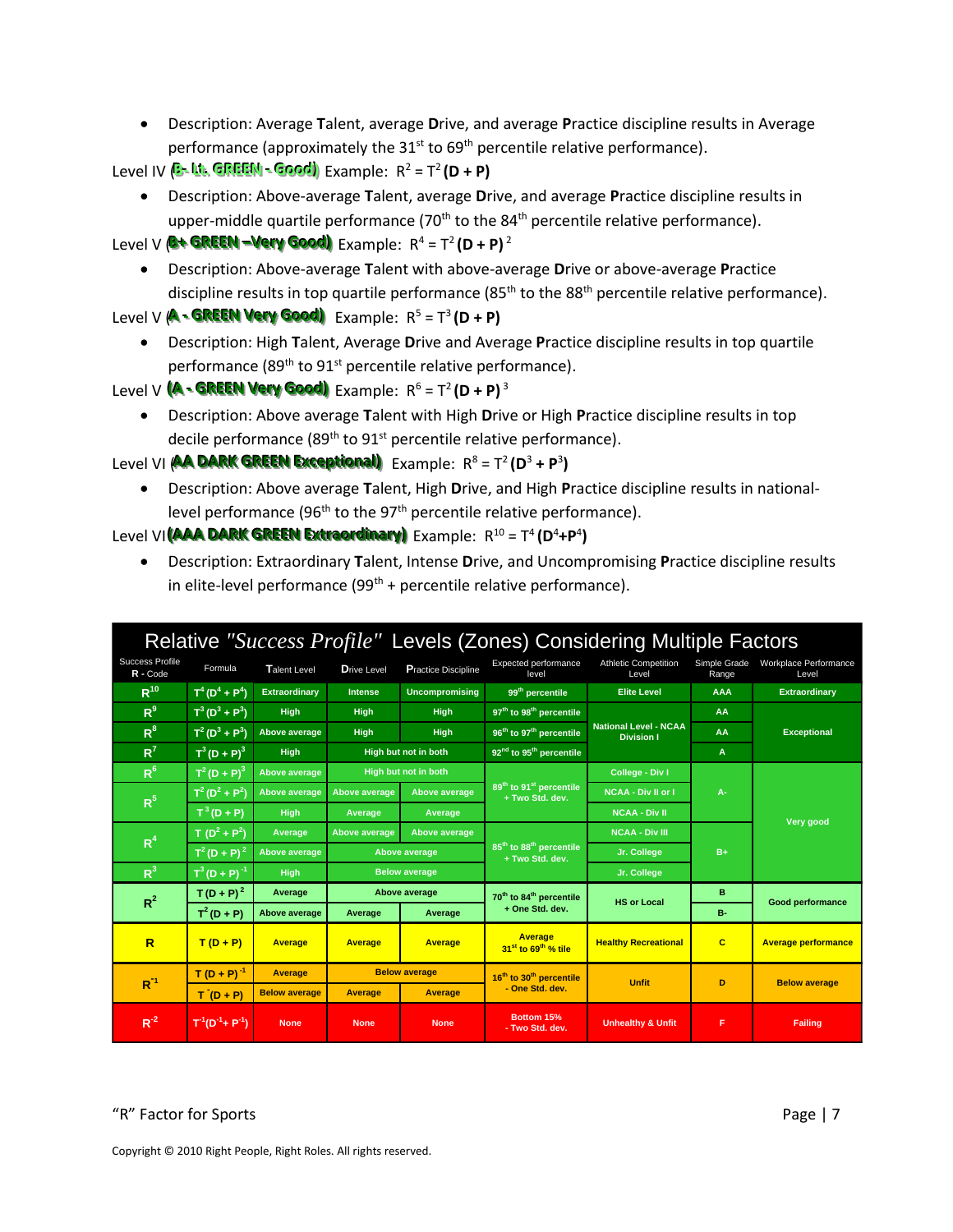Tony Dungy said, "Hard work beats talent every time." Not quite. I believe that this quote only really applies to people within a specific Success Profiles performance zone. At every defined level, hard work (Drive) and dedication (Practice discipline) will hit a rate-limiting level with respect to results achieved.

#### **The short form RPR<sup>2</sup> assessment for Talent, Drive, and Practice Discipline Levels for Athletes**

This test involves making one choice for each of the three Success Profiles factors of **T**alent, **D**rive and **P**ractice discipline. The assessment is designed to be a short-form self-evaluation that considers all the sub-factor criteria as a whole for an overall grade or score. There is a long version of the assessment that allows people to assess all 20 criteria for a much more comprehensive evaluation of each factor.

#### **Category 1.0: Talent Factors for recreational and competitive athletes**

The science and research behind *Sport Specificity* analyzes what attributes contribute an advantage for certain competitive sports. Some people are born uniquely gifted with unusual physical attributes that assist them or create an advantage for certain sports or activities. Some are very obvious, like being tall for basketball, being larger for football or smaller for being a jockey, flexibility for dancing, longer arms for swimming or volleyball, speed, strength, and quickness for explosive sports, and vision, balance, or kinesthetic awareness. The absence of these physical attributes can create obvious disadvantages in certain activities and can be considered "rate limiting" for overall performance.

**Self assessment:** Choose the one level that best describes your Talent level

| <b>TS1</b>    | Your natural attributes that may contribute to your success in a particular<br>sport. |
|---------------|---------------------------------------------------------------------------------------|
| <b>TS 1.0</b> | Natural athletic abilities                                                            |
|               | 1. I have no real natural athletic or physical ability to better perform in any       |
| $T - 1$       | sport. It seems as though everyone is naturally better at sports than me. I'm         |
| <b>None</b>   | at a physical disadvantage to participate in the activities and sports that I like.   |
|               |                                                                                       |
|               | 2. I have very little natural athletic or physical ability to better perform in any   |
| $T -$         | sport. I eventually learn new skills or techniques but it seems to take me            |
| <b>Below</b>  | longer to learn them compared to others. I consider myself to be below                |
| average       | average with my natural gifts or abilities (height, size, quickness, endurance,       |
|               | strength, balance, flexibility, etc.). As an athlete I have never been naturally      |
|               | good in sports but I like to participate.                                             |
|               |                                                                                       |
|               | 3. I have some natural athletic or physical ability to better perform in any          |
| т             | sport. As an athlete, I'm about average with my natural physical abilities            |
| Average       | (height, size, quickness, endurance, strength, balance, flexibility, etc.)            |
|               | compared to others I participate with or compete against. There are a few             |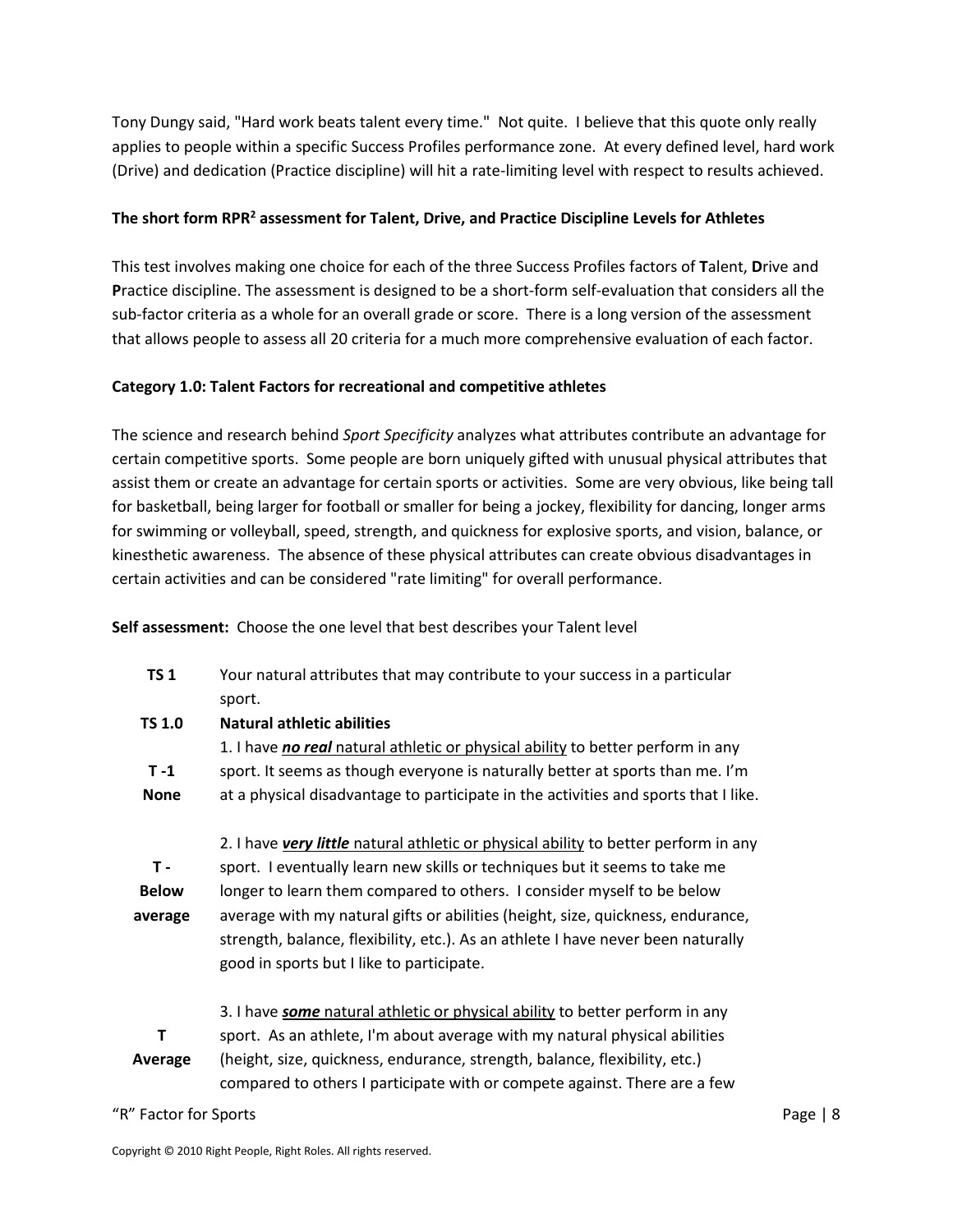things that physically help me in the activities/sports I have participated in. As an athlete I have been about average compared to others I participate with.

|                | 4. I have an <b>above average</b> amount of natural athletic or physical ability to  |
|----------------|--------------------------------------------------------------------------------------|
| $T^2$          | better perform in my sport of choice. I'm able to pick up new skills and             |
| Above          | techniques more easily than most people. I have several physical attributes          |
| average        | (height, size, quickness, endurance, strength, balance, flexibility, etc.) that      |
|                | allow me to perform well compared to others. I consider myself to be above           |
|                | average as an athlete and I participated in competitive sports in high school        |
|                | and beyond.                                                                          |
|                |                                                                                      |
|                | 5. I have <i>a high</i> amount of natural athletic or physical ability to better     |
|                | perform in my sport of choice. I'm able to pick up new skills and techniques         |
| $T^3$          | much more easily than most of the people that I know and compete against. I          |
| High           | consider myself to be a high-caliber athlete with some unique physical gifts         |
|                | (height, size, quickness, endurance, strength, balance, flexibility, etc.) that      |
|                | allow me to perform better than most of the people I compete against. I              |
|                | participated in competitive sports in college and beyond.                            |
|                |                                                                                      |
|                | 6. I have an extraordinary amount of natural athletic or physical ability to         |
| T <sup>4</sup> | better perform in my sport of choice. I'm able to pick up new skills and             |
| Extra-         | techniques easily compared to everyone I know and compete against. I                 |
| ordinary       | consider myself to be an exceptional athlete with many physical gifts or             |
|                | abilities (height, size, quickness, endurance, strength, balance, flexibility, etc.) |
|                | that allow me to perform at the Elite competitive level. I participated in           |
|                | competitive sports at the national collegiate level and beyond.                      |

#### **Category 2.0: Drive Factors for Recreational and Competitive Athletes**

In addition to the performance factor of raw, natural talent, motivation, work ethic, and extraordinary discretionary effort obviously contribute to consistent overall performance. Whether it is during an individual effort on a specific play, a team effort to assists, or sustained training intensity over a long period of time, the motivation to endure discomfort over time takes extraordinary will and perseverance. In the back of everyone's mind, there must be an understanding and appreciation for pure competitiveness and delayed gratification, where the benefits that will result later as a result of the additional time put in are worth far more then the temporary discomfort of the experience. Three great quotes that sum up the Drive factor mantra are:

### *"Pain is only a sign of weakness leaving the body."*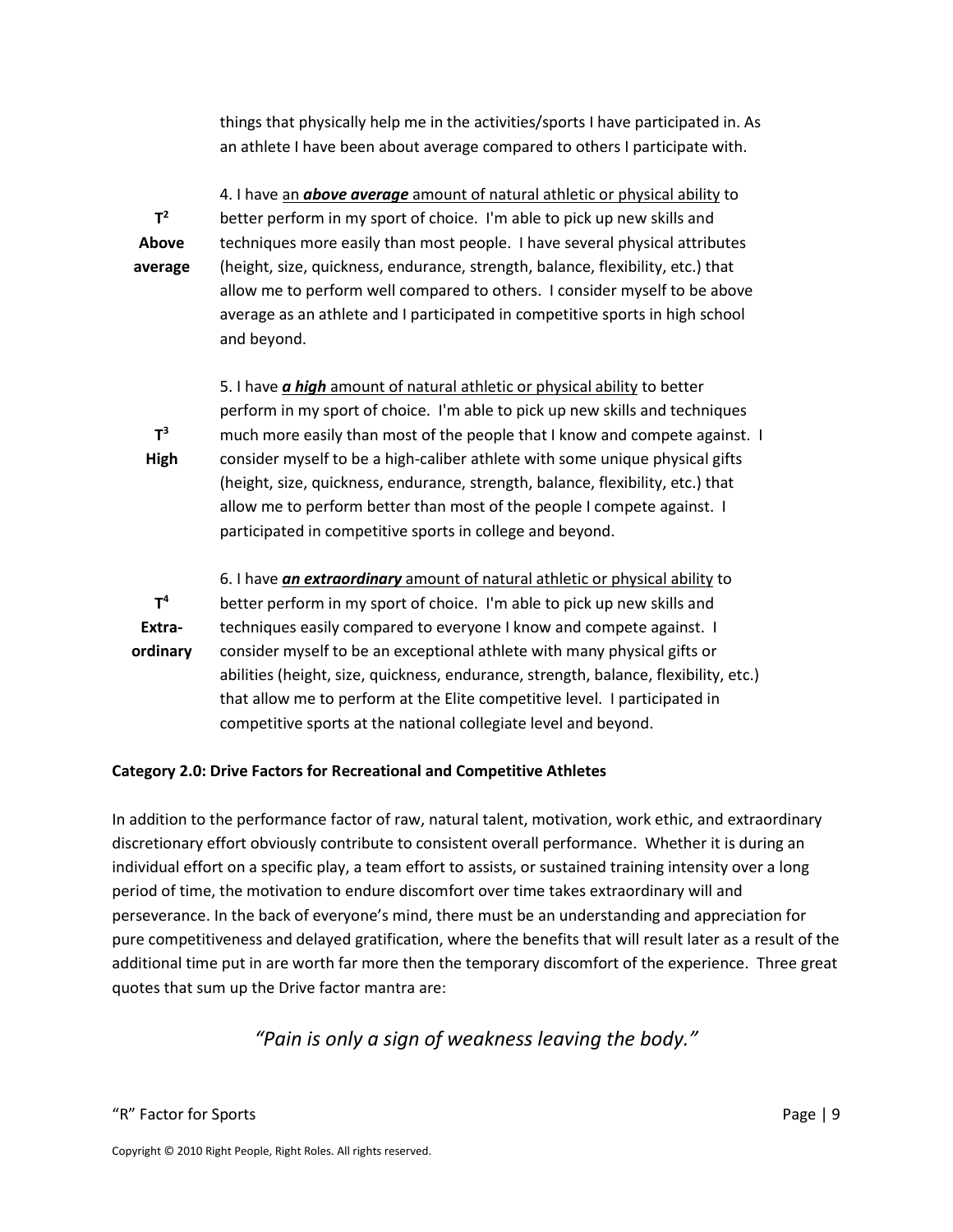### *"That, that doesn't kill you, makes you stronger."*

### *"We're told that talent creates its own opportunities, but sometimes intense desire not only creates its own opportunities but its talents, too."*

What contributes to, or is at the root of motivation to drive people to an intense level of determination? I'm not a behavioral psychologist but it could be that there is something to prove or to achieve. It could be to prove something to oneself, to others; or it could be to achieve a goal or to make a difference. Whatever it is, it's obvious that a positive attitude, optimism, and self-motivation are necessary ingredients to achieve an ambitious goal.

Choose the one level that best describes your Drive Factor level

| DS <sub>2</sub> | Evaluate your degree of demonstrated Drive and commitment |
|-----------------|-----------------------------------------------------------|
|-----------------|-----------------------------------------------------------|

**DS 2.0 Drive and commitment**

| $D - 1$<br><b>None</b>                | 1. I have no real drive, commitment and motivation to exercise, train, or<br>practice. I hate the physical discomfort associated the hard exercise. I'm not<br>naturally competitive, and I never have honestly trained to a rate of<br>complete muscle fatigue or failure. I have a hard time getting motivated.                                                                                                                                                                                   |
|---------------------------------------|-----------------------------------------------------------------------------------------------------------------------------------------------------------------------------------------------------------------------------------------------------------------------------------------------------------------------------------------------------------------------------------------------------------------------------------------------------------------------------------------------------|
| <b>D</b> -<br><b>Below</b><br>average | 2. I have very little drive, commitment and motivation to exercise, train, or<br>practice. I really don't like the physical discomfort associated with hard<br>exercise. I know what it feels like but I rarely ever train to a point of<br>discomfort or muscle fatigue. I need external motivation (or other people)<br>to help me get into the gym for exercise, which I do occasionally when I have<br>time. I most often demonstrate a below-average level of motivation and/or<br>commitment. |
| D<br><b>Average</b>                   | 3. I have some drive, commitment and motivation to exercise, train, or<br>practice. I don't mind the physical discomfort associated with hard exercise.<br>I occasionally train to a point of pain or muscle fatigue. I 'm somewhat<br>motivated to get into the gym for exercise, which I do on a regular basis 3 or<br>so times per week. I typically demonstrate an average level of commitment<br>compared to others I participate with or compete against.                                     |
| $D^2$<br>Above<br>average             | 4. I have an <b>above average</b> drive, commitment and motivation to exercise,<br>train, or practice. I actually like the challenge, reward, and gratification<br>associated with working harder than others. I frequently train to a point of<br>pain or muscle fatigue. I 'm self-motivated to get into the gym for exercise,                                                                                                                                                                    |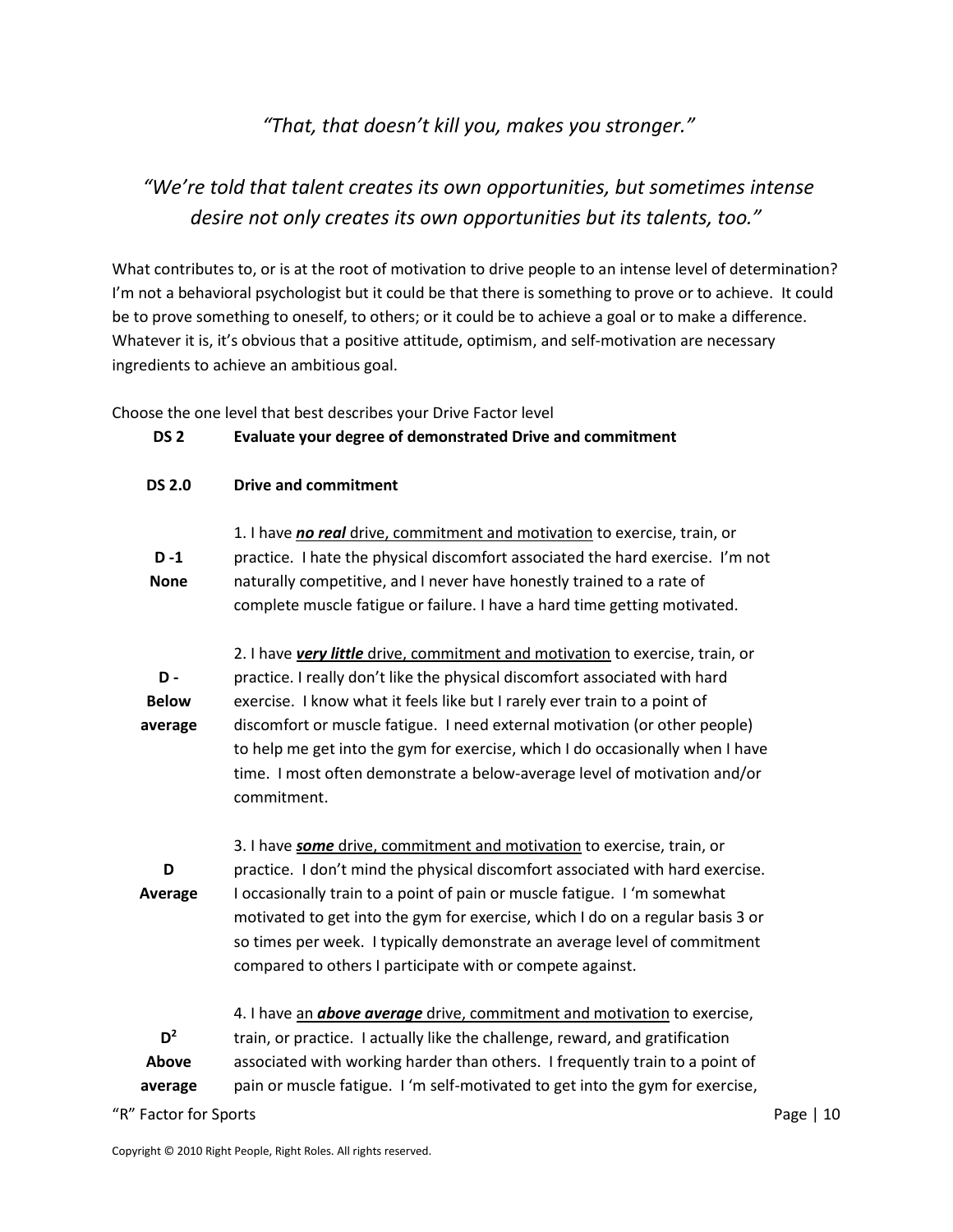which I do on a regular basis 4 to 5 times per week. I typically demonstrate an above-average level of commitment compared to others I participate with or compete against.

5. I have *a high* amount of drive, commitment and motivation to exercise, train, and practice. I really like the challenge, reward, and gratification associated with working harder than everyone I train with. I routinely train to a high degree of pain or muscle fatigue. I 'm very self-motivated to exercise/train, which I do on a regular basis 6 or more times per week. I typically demonstrate a high level of commitment compared to others I train with or compete against.

**D 4 Extraordinary** 6. I have *an extraordinary* amount of drive, commitment and motivation to exercise, train, and practice. I really love the challenge, reward, and gratification associated with working harder than everyone I train with and compete against. I consistently train to a high degree of pain or muscle fatigue (often to a point of failure during intense intervals). I 'm very selfmotivated to train and to get into the gym for additional weight training. I train to some degree every day and often for up to 20 or more hours per week. I typically demonstrate the highest level of commitment compared to others I train with or compete against.

#### **Category 3.0: Practice discipline factors for recreational and competitive athletes:**

In addition to the performance factor of raw, natural **T**alent and **D**rive, **Practice discipline** is a significant multiplier to increase performance. Practice discipline involves mental focus of "Perfect Practice." The concept means that if someone just practices, going through the motions with what is easy to them, convenient or fun, that the areas they need to work on to get to the next level are neglected. A runner who just puts in the miles without the structure of intense intervals will not reach their potential. The athlete who just goes to the gym to lift weights without the structure of sets and reps and doing what is uncomfortable will not maximize their potential strength gains. The diver who only performs their easy dives in practice will not be consistent in competition.

With nutrition, just eating healthily is not enough for the elite athlete. The science of nutrition involves sacrifice and discipline to eat exactly the right combination of foods at the best time to fuel the body. Athletes who demonstrate this discipline with their eating habits see food as rocket fuel to burn rather than a comfort meal to enjoy. They sacrifice the comforts and rewards of desserts, alcohol, and second helpings to be meticulous about their weight and the impact that nutrients (protein, carbohydrates, and fats) can have on performance.

**D 3 High**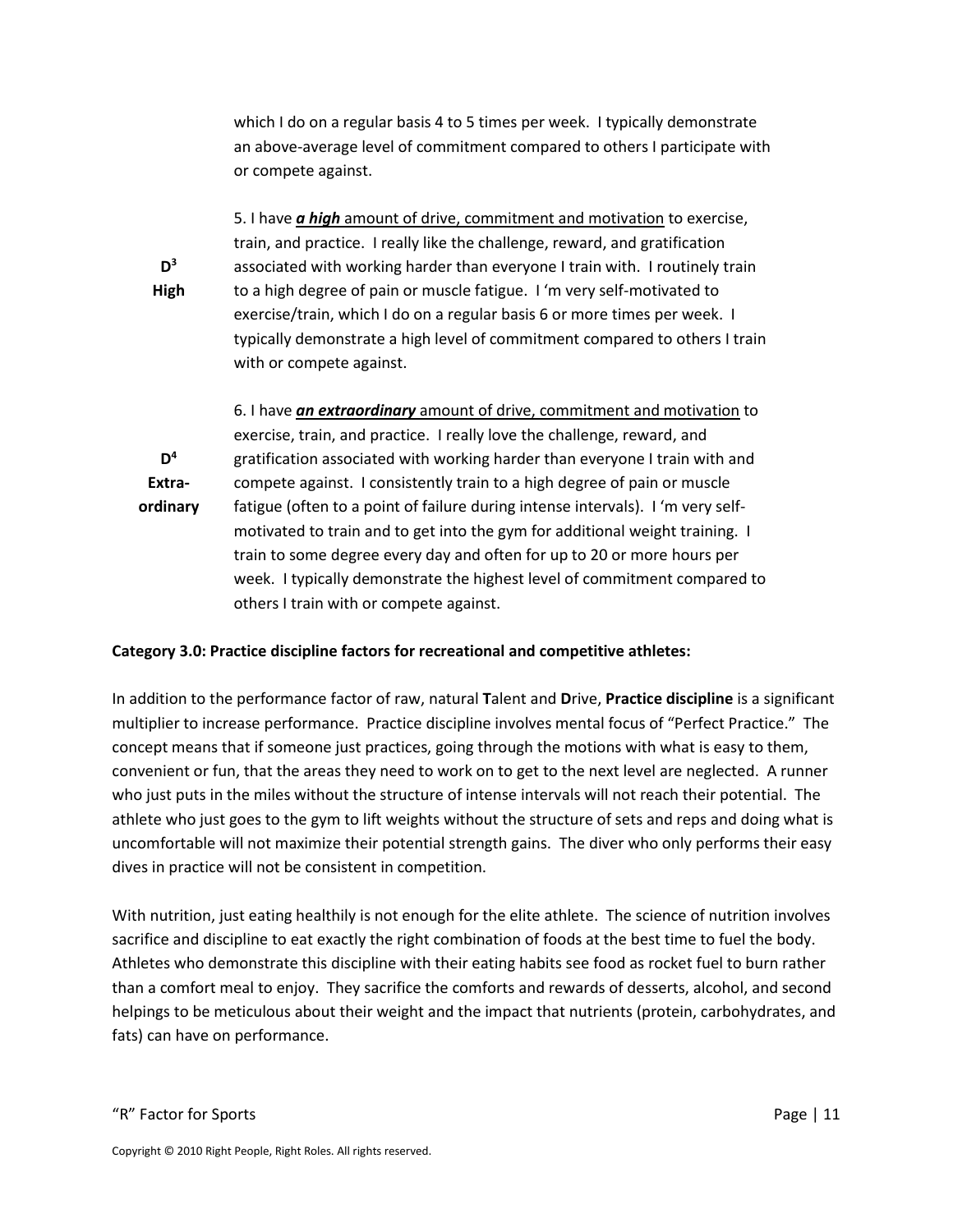With goal setting, it is not enough to have a goal or dream. The goals and objectives need to be **SMART**: Specific, Measurable, Actionable, Realistic, and Timely. The goal setting must be consistent and ongoing, a meticulous habit with measurement and hard target milestones to create urgency.

With the mental component, athletes must practice visualization and formal benchmarking by becoming a "student of their sport." This means that they study other successful athletes and learn about the science of their sport through training or game films and biomechanical analysis. This will give them a competitive advantage during both training and competition. A cyclist needs to know everything about the mechanics of their machine. A quarterback must know the defensive schemes he will encounter. A runner must know the track conditions in order to select the best shoes to wear.

*Practice doesn't make perfect, perfect practice makes perfect."*

*The average athlete practices to "get it right," the best practice so that they never get it wrong.*

Choose the one level that best describes your Practice discipline

#### **PS 2 Evaluate your degree of demonstrated Practice discipline**

**P -1 None** 1. I have *no real* practice discipline and organizational structure to routinely set measurable goals, stay on a long-term game plan, or study other athletes. The details seem to bore me, I like the flexibility that goes with not having a lot of structure, and I would rather keep things in my head than to write them down. I really like food and I feel entitled to eat anything I want when I want. I'm not naturally organized, disciplined, or goal-oriented. **P - Below average** 2. I have *very little* practice discipline and organizational structure to routinely set goals, stay on a long-term game plan or study other athletes. I make a to-do list with things that I want to accomplish but there are no real hard measures or timelines. I really like food and eat healthily some of the time, but just can't lose the extra weight I have gained. I would say that I'm below-average on organizational structure compared to others. **P Average** 3. I have *some* practice discipline and organizational structure to routinely set measurable goals, stay on a long-term game plan, or study other athletes. I set some measurable goals and make a to-do list with things that I

want to accomplish on a regular basis. I eat healthily some of the time and understand the importance of proper nutrition. I would say that I'm about average on organizational structure compared to others.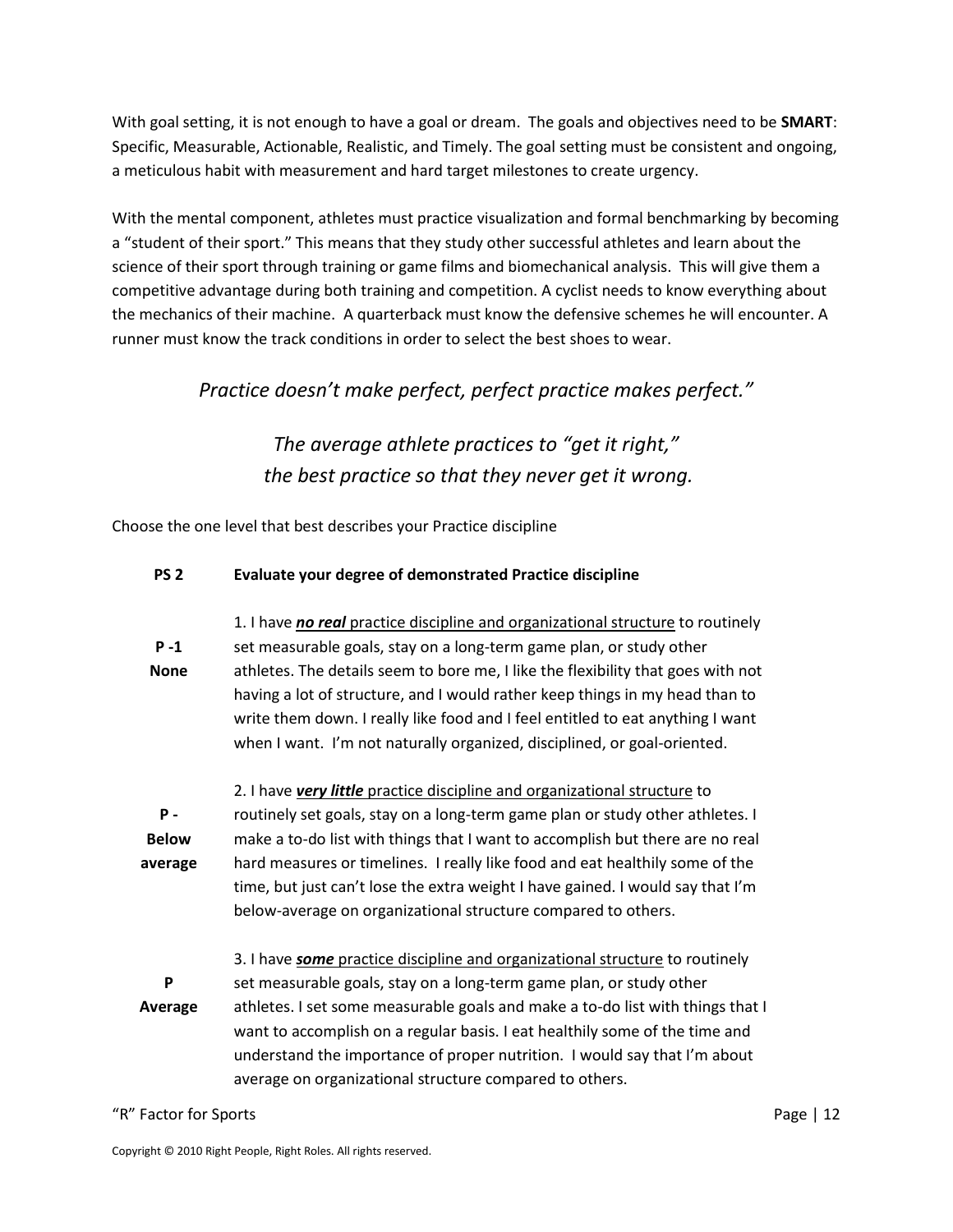| $\mathbf{P}^2$<br>Above<br>average   | 4. I demonstrate an <b>above average</b> level of practice discipline and<br>organizational structure to routinely set measurable goals, stay on a long-<br>term game plan, and study other athletes. I set measurable short- and long-<br>term goals and make a to-do list with things that I want to accomplish on a<br>regular basis. I eat healthily almost all of the time and understand the<br>importance of proper nutrition. I would say that I'm above-average on<br>discipline and organizational structure compared to others.                                                                   |
|--------------------------------------|--------------------------------------------------------------------------------------------------------------------------------------------------------------------------------------------------------------------------------------------------------------------------------------------------------------------------------------------------------------------------------------------------------------------------------------------------------------------------------------------------------------------------------------------------------------------------------------------------------------|
| P <sup>3</sup><br>High               | 5. I demonstrate <i>a high</i> level of practice discipline and organizational<br>structure to always set measurable goals, stay on a long-term game plan, and<br>study other athletes. I set measurable short- and long-term goals and make<br>goal sheets to review the things that I want to accomplish on a regular basis.<br>I eat healthily almost all of the time and understand the science of nutrition.<br>I would say that I represent a high level of practice discipline and<br>organizational structure compared to others I train with or compete against.                                    |
| $\mathsf{P}^4$<br>Extra-<br>ordinary | 6. I demonstrate <i>an extraordinary</i> level of practice discipline and<br>organizational structure to always set measurable goals, stay on a long-term<br>game plan, and study other athletes. I set daily, weekly, and monthly<br>training goals and keep a log of all my daily training and nutrition. Food is<br>not as important to me as getting the ideal nutrition required to get through<br>my demanding training schedule. I typically demonstrate the highest level of<br>practice discipline, organizational structure, and commitment compared to<br>others I train with or compete against. |

#### **Example of determining you performance level or Success zone:**

Please total your scores from each of the three categories to determine you *Success Profile* Results level (R) of overall performance. For me the following categories represent the best description of my natural **T**alent, **D**rive factor, and level of **P**ractice discipline.

#### **Tom Olivo: R<sup>8</sup> = T<sup>2</sup> (D<sup>3</sup> + P<sup>3</sup> )**

|         | 4. I have an <b>above average</b> amount of natural athletic or physical ability to   |
|---------|---------------------------------------------------------------------------------------|
| $T^2$   | better perform in my sport of choice. I'm able to pick up new skills and              |
| Above   | techniques more easily than most people. I have several physical attributes           |
| average | (height, size, quickness, endurance, strength, balance, flexibility, etc.) that allow |
|         | me to perform well compared to others. I consider myself to be above average          |
|         | as an athlete and I participated in competitive sports in college and beyond.         |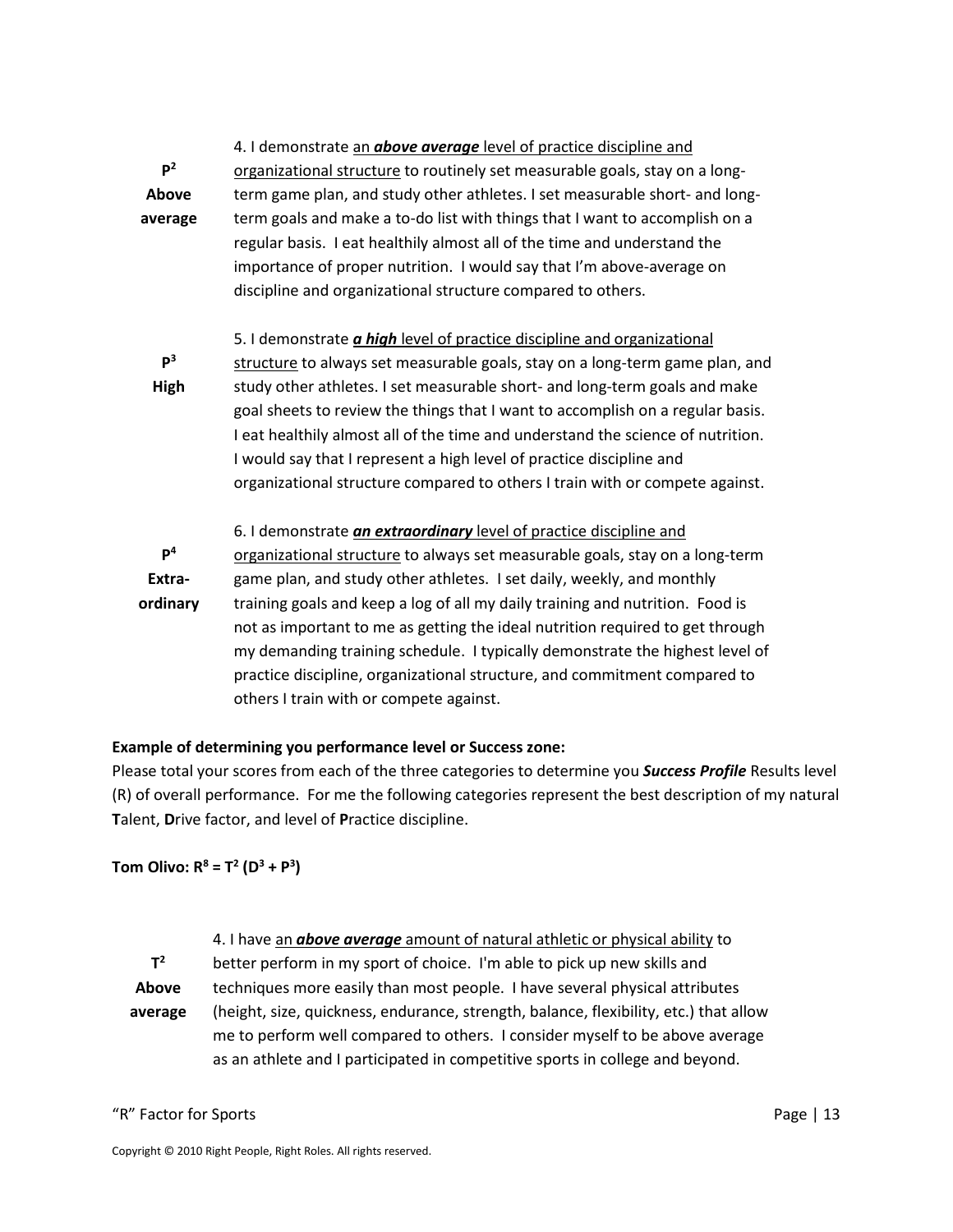**D 3 High** 5. I have *a high* amount of drive, commitment and motivation to exercise, train, and practice. I really like the challenge, reward, and gratification associated with working harder than everyone I train with. I routinely train to a high degree of pain or muscle fatigue. I 'm very self-motivated to exercise/train, which I do on a regular basis 6 or more times per week. I typically demonstrate a high level of commitment compared to others I train with or compete against. **P 3 High** 5. I demonstrate *a high* level of practice discipline and organizational structure to always set measurable goals, stay on a long-term game plan, and study other athletes. I set measurable short- and long-term goals and make goal sheets to review the things that I want to accomplish on a regular basis. I eat healthily

almost all of the time and understand the science of nutrition. I would say that I represent a high level of practice discipline and organizational structure compared to others I train with or compete against.

My Results or performance level as a competitive diver was an **R 8** . I was a two-time NCAA Division III All-American in one- and three-meter diving, competitive at the NCAA Division I Level, and a two-time Masters national champion in the platform for my age group. At age 51, I continue to participate in serious recreational athletics, I consistently train an average of 9 hours per week (Drive), and have the Practice discipline to keep a log of my training on a weekly, monthly, and annual basis.

The Typical Athletic Performance Level with "R" factor



"R" Factor for Sports Page | 14

Copyright © 2010 Right People, Right Roles. All rights reserved.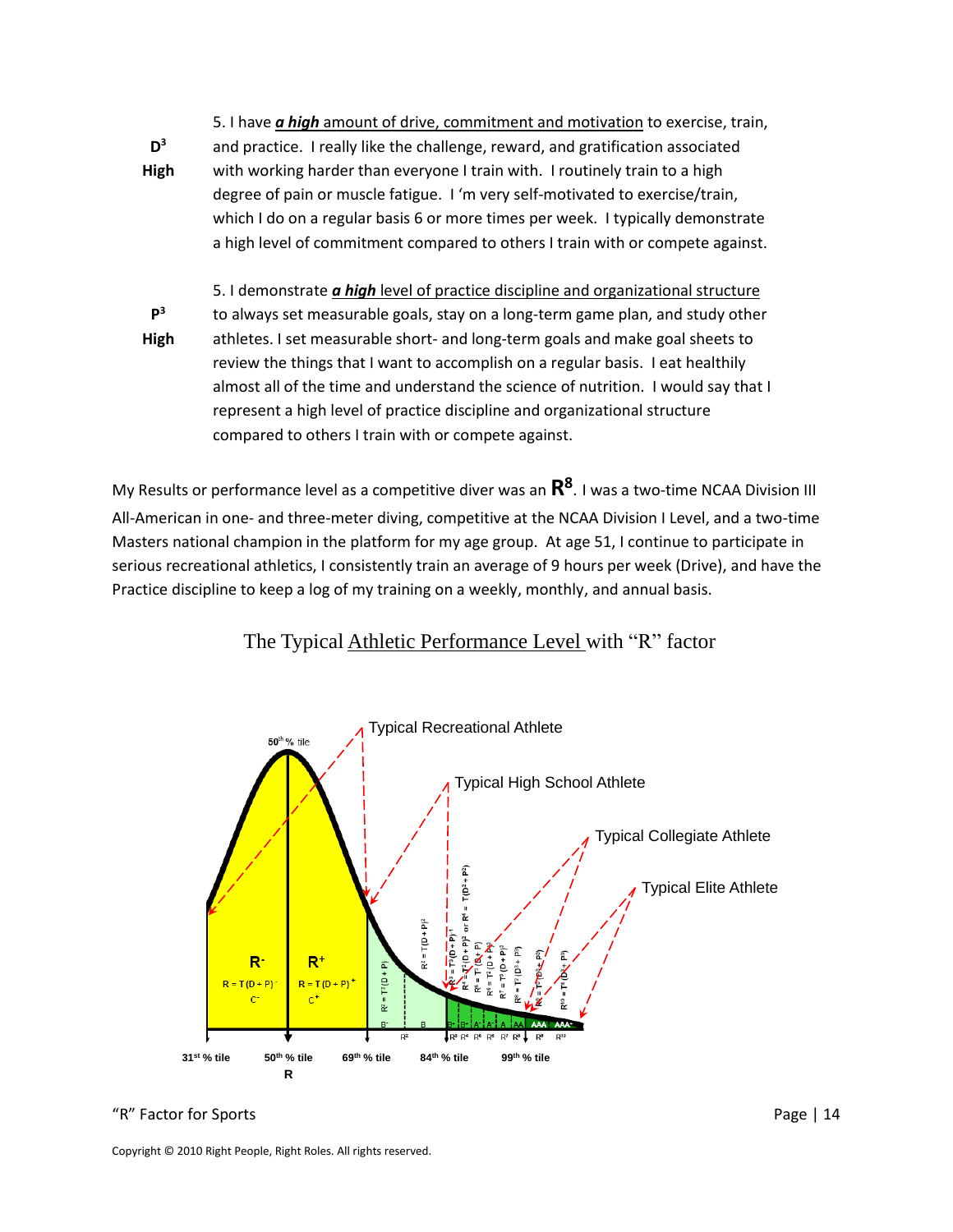**The Long form version of the "R" factor assessment for athletes is shown below. Athletic version of assessment: 20 items 100 points maximum**

#### **Talent Factors (for competitive/recreational athletes)**

**Evaluate your degree of unique demonstrated Talent/ability Sports**

**Physical attributes that are uniquely designed for your sport**

- **1 Natural attributes of height, size or body type (length of limbs etc.)**
- **2 Natural coordination or motor skills to perform technique**
- **3 Natural endurance (Aerobic capacity conditioning level (VO2 or lactate threshold level)**
- **4 Natural Quickness or pure speed**
- **5 Natural Flexibility and differential relaxation/grace**
- **6 Natural Strength power**
- **7 Natural Awareness (Vision, balance or kinesthetic awareness)**
- **35 Maximum points**

#### **Drive Factors (for competitive/recreational athletes)**

**Evaluate your degree of demonstrated Drive and commitment Sports**

**Overall effort or commitment level**

- **1 Work Ethic (dedicated training time compared to your peers)**
- **2 Competitiveness or will to win (individual and teamwork)**
- **3 Positive Attitude, optimism and positive self expectancy**
- **4 Recovery (rest) and letting the body repair itself**
- **5 Delayed gratification and sacrifices to achieve goals**
- **6 Perseverance to overcome adversity, injuries and "set backs"**
- **30 Maximum points**

### **Practice Factors (for competitive/recreational athletes)**

**Evaluate your degree of Practice discipline**

**Sports**

**Mental discipline, prioritization and focus on doing the right things right)**

- **1 Visualization "brain training" (mental rehearsal to practice ahead of time)**
- **2 Goal setting, time management ability and habits (constructively dissatisfied)**
- **3 The science of nutrition (disciplined eating habits)**
- **4 Perfect Practice (prioritization and doing the right things first)**
- **5 Benchmarking (becoming a student of the sport)**
- **6 Consistency (average people strive to do it right the best strive to never do it wrong)**
- **7 Ability to handle pressure (self control and managing performance anxiety)**
- **35 Maximum points**

#### **Maximum total score = 100 points**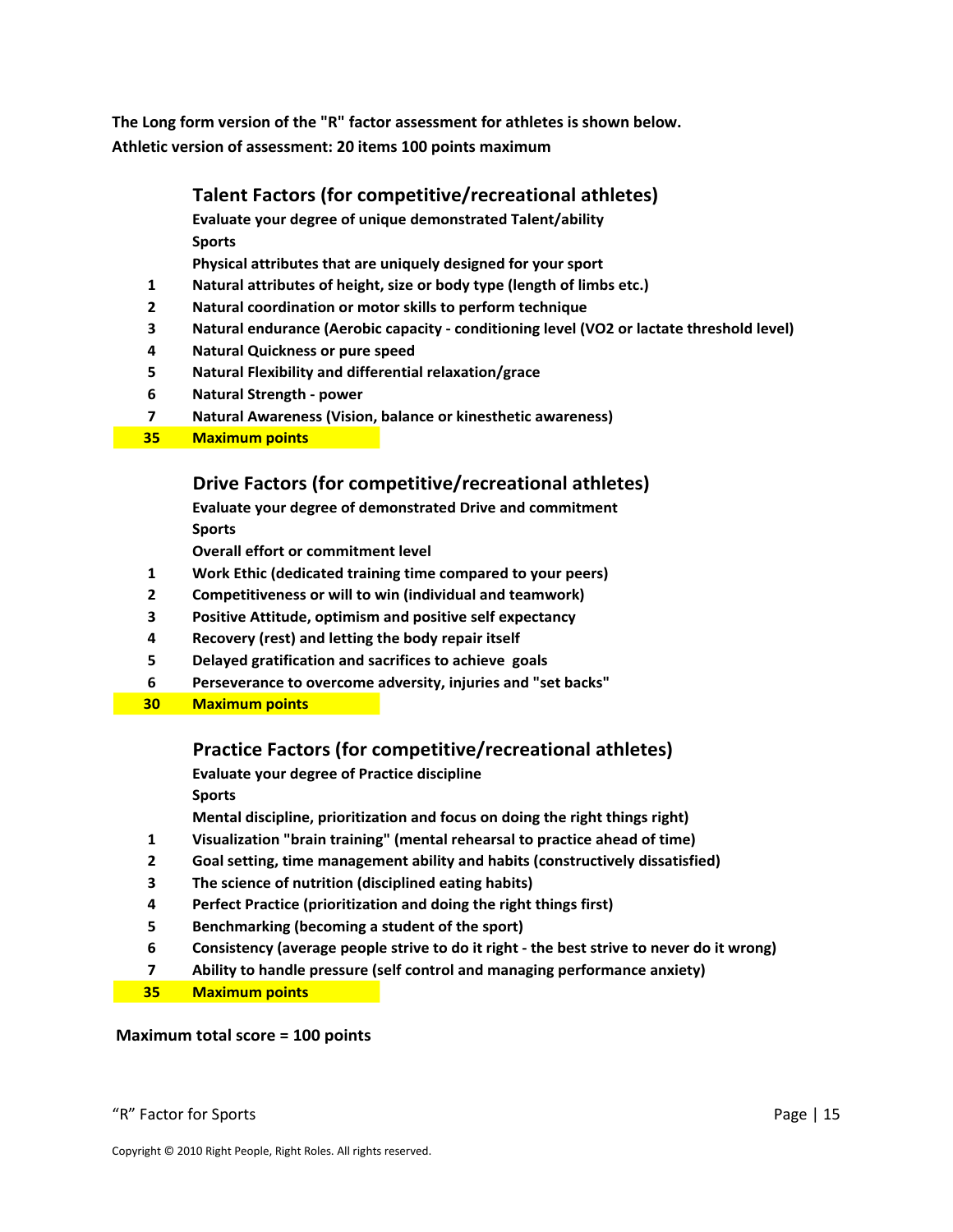At every "next level" of performance, the absence or deficiency of a specific **T**alent, **D**rive factor, or **P**ractice factor can ultimately become rate limiting to competing successfully at that level.

For example: For an athlete, can a lack of physical attributes (height, size, or body type) prevent someone from successfully performing at the next level of competition? YES. However, **D**rive and **P**ractice discipline can make up for the relative talent deficiency to a certain extent. At some point, the higher level of competition will require that the higher **T**alent level is also present, providing that the competition is at the same level of **D**rive and **P**ractice discipline.

How about size in football where the average offensive lineman in NCAA competition is over 6'4" and 280 lbs? Facts for the sport of football:

- About 5.7 percent, or approximately **one in 17**, of all high school senior boys playing interscholastic football will go on to play football at a NCAA member institution.
- About 1.8 percent, or approximately **one in 50**, of NCAA senior football players will get drafted by a National Football League (NFL) team.
- Approximately **eight in 10,000**, or approximately 0.08 percent of high school senior boys playing interscholastic football will eventually be drafted by an NFL team.

Martin Chase is a retired NFL lineman who now owns www.mcsportsfan.com, a popular NFL merchandise website. Here is his feedback<sup>1</sup> on what it takes to be successful at that level; note the ratelimiting factors.

"First of all, to be an NFL lineman, you must have **heart and passion** [**D**rive factor] as this is the most important part of being a NFL lineman. Heart and passion for the game and winning is more important than size and strength. Good looks will not help you be successful at this level.

"The average lineman is **6'0" to 6'8"** tall and weighs **290 to 350 lbs** and all NFL lineman fall into this range [**T**alent factor]. If you are **5'8" and 165 lbs**, being an NFL lineman is not in your genes or your future. I have always felt that linemen are football's blue collar workers. We perform the hard dirty work that must be done for the team to be successful but we almost never receive any glory [**P**ractice factor]. While quarterbacks and wide receivers get all the attention, we do all the hard hitting and our bodies take the most physical stress and damage."

 $\overline{\phantom{a}}$ 

<sup>1</sup> http://EzineArticles.com/?expert=Martin\_Chase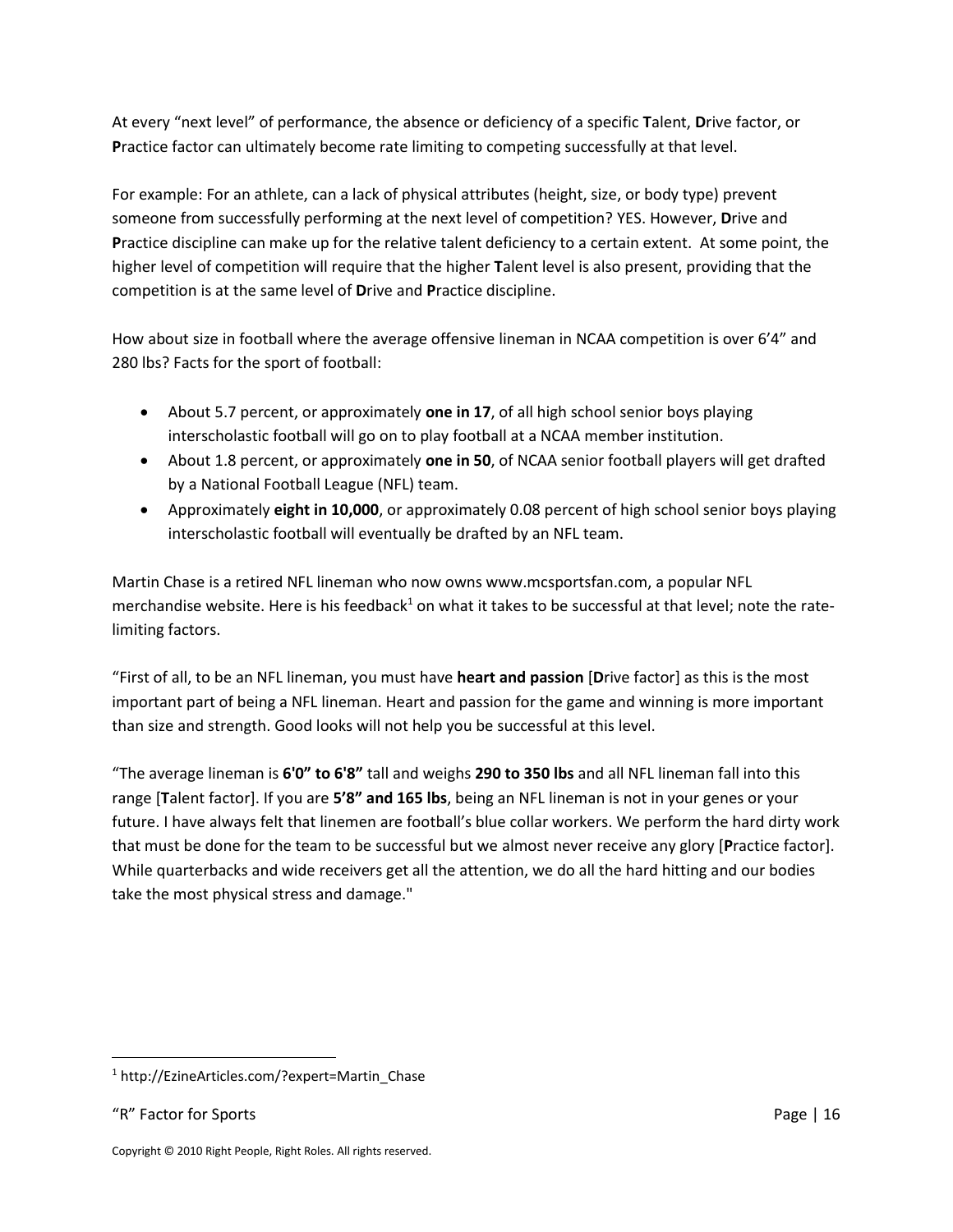"To be an NFL lineman, you absolutely must work on your strength in the gym [**D**rive and **P**ractice factors]. While you are in high school and college, it is essential that you work continuously with strength coaches. There are three cores areas of the body that you must work on. These are your upper body, your midsection and your lower body. You should work very hard on these three core areas if you want to make it to the NFL. You also must work harder than everybody else [**D**rive factor]. Getting into the NFL is extremely competitive. To make it to the NFL, you must work harder than everyone else. While natural talent is helpful, I have found that the players who make it to the NFL are almost always the players who work the hardest on and off the field to be the absolute best at their position [**D**rive and **P**ractice discipline factors].

#### **Here are the field techniques [Practice Factors] you must master to be a successful lineman:**

- 1. Work on and perfect your stance. You need to have a stance that gives you the most power and gives you the most speed at the point of attack.
- 2. Work on the speed of your take-off. Take-off speed for a lineman is extremely important because it is almost always the lineman that strikes first that has the advantage.
- 3. Work on staying low to the ground in your stance and take-off because the lower you are the more power and leverage you will generate. Also, when your center of gravity is low, it makes it easier for you to keep your balance and not be knocked over. Remember, the lowest player always wins.
- 4. Hand placement is extremely important and you should always focus on getting your hands on the breast plate of your opponent as this gives you more control and power over your opponent. You will find that the best linemen are the ones that have the best hand placement on their opponent.
- 5. You must work on your first step as a lineman. Your first step should always be only 6 inches because if your first step is too long, the advantage goes to your opponent and you don't want that. So remember, keep the first step of your take-off short.
- 6. Learn to finish every play and never give up on a play until you hear the whistle blow. The best NFL players NEVER stop playing until the whistle blows [**D**rive Factor].

"And remember, it does not matter if you play defense or offense, linemen are all a part of the same family. Work hard and I hope to see you playing in the NFL."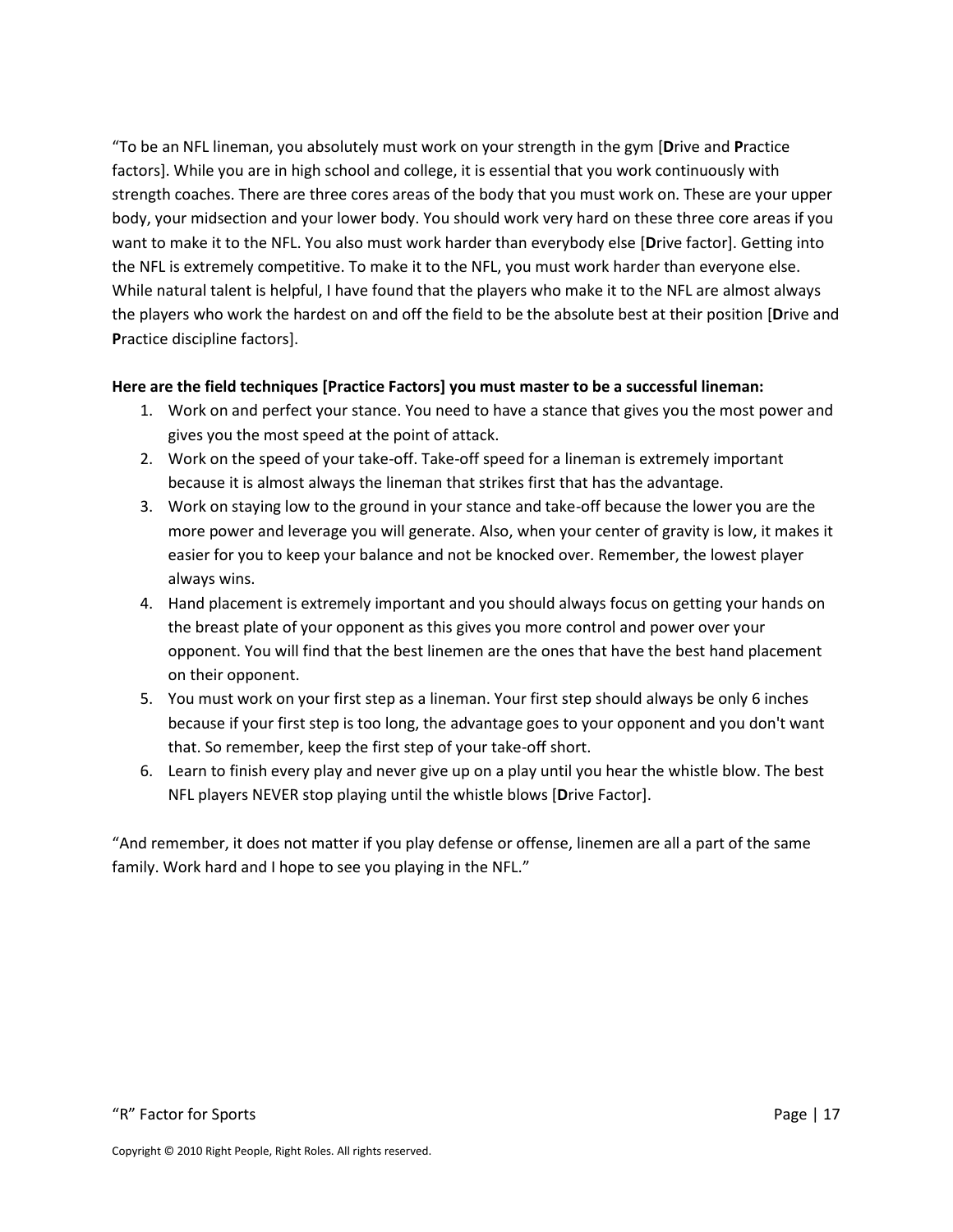#### **Competitive Running:**

Endurance sports like running have many components that can ultimately contribute to an athlete's ability to compete at the next level of competition. In addition to raw **T**alent combined with **D**rive and **P**ractice discipline, consider the following physical, mental, and emotional attributes that can become either rate-limiting factors or competitive advantages at each level of competition.

- VO2 Max
- Lactate threshold level
- Training levels (distance, intervals, periodization training etc.)
- Running technique, mechanical efficiency
- Rest and recovery intervals
- Nutrition
- Mental toughness, high pain threshold
- Intense psychological desire to win
- Strategy and flexibility in game plan
- Performance anxiety or psychological issues
- Over- or underconfidence

*The higher an athlete advances to the next level of competition, the more higher performance attributes are required to be successful. Any lack of these factors (individual or combined) can ultimately be considered rate limiting.*

#### **VO2 Max**

If there were just one performance metric that may be the **best indicator of endurance**, VO2 Max (Aerobic Power& Maximal Oxygen Uptake) may be the best. It is generally considered the best indicator of cardio-respiratory endurance and aerobic fitness. However, it may be more useful as an indicator of a person's aerobic potential or upper limit than as a predictor of success in endurance events.

VO2 max has been defined as the highest rate of oxygen consumption attainable during maximal or exhaustive exercise. Genetics plays a major role in a person's VO2 max and heredity can account for up to 25% - 50% of the variance seen between individuals. The highest recorded VO2 max is 94 ml/kg/min in men and 77 ml/kg/min in women, both recorded in cross-country skiers.

The extent to which VO2 max can change with training also depends on the starting point. The fitter an individual is to begin with, the less potential there is for an increase and most elite athletes hit this peak early in their career. There also seems to be a genetic upper limit beyond which further increases in either intensity or volume have no effect on aerobic power.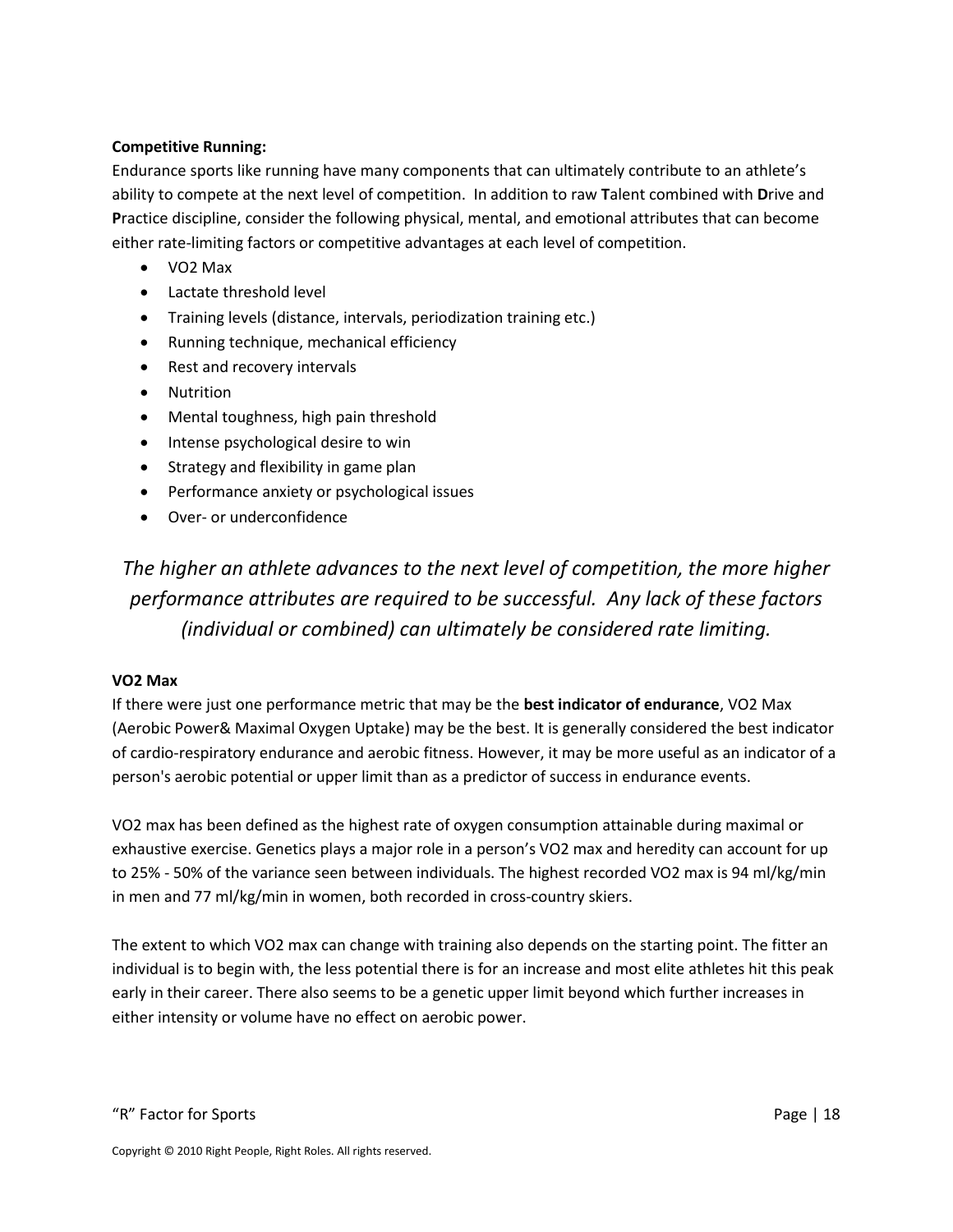# *A high VO2 max tells you that someone has a big engine, but to be successful, an athlete has to be able to use it.*

#### **VO2 Max as a Predictor of Performance**

In elite athletes, VO2 max may not be the best predictor of performance because with the entire competitive field having a high level within a given range, several other factors may contribute to winning a race. While a high VO2 max may be a prerequisite for performance in endurance events at the highest level, other markers such as lactate threshold may be more predictive of performance.

Think of VO2 max as an athlete's aerobic potential and the lactate threshold as the marker for how much of that potential they are tapping. The upside potential with proper conditioning is approximately 30% for the VO2 max and 20% or more for Lactate-threshold (LT).

# *The greatest physiological performance and results (Success Profiles* **R** *factor) is achieved by combining the highest natural VO2 Max and physical attributes (***Talent** *- genetic potential) with the most rigorous training (***Drive** *factor) and most effective periodization training (***Practice** *discipline).*

To be competitive at the highest levels, all elite endurance athletes, cyclists, marathoners, and crosscountry skiers all have exceptional natural physiology, ideal physique, and technique. Once you get to that point, it may be the psychological factors that ultimately determine champions. How badly they want the victory, how hard they are willing to train, what amount of pain are they willing to endure every day, and what personal sacrifices are they willing to make to gain the 1% advantage make the difference. There are several athletes in every sport who seem to represent this ideal combination of the three Success Profiles factors: **Talent, Drive and Practice discipline.**

#### **Lance Armstrong comes to mind…**

It's not just that Armstrong's heart is 1/3 larger than normal or that his VO2 max and Lactate Threshold are freakish. It's that he has both the Drive and Practice discipline to multiply his talent to be at the top of the competitive cycling world. His Practice discipline is abnormal, even for elite athletes. He doesn't consume food for comfort or convenience. He eats just the right fuel (to the gram) to replenish his body and he has the discipline to eat the precise calories in the ideal proportions at the right time of day. It's uncompromising discipline for nutrition at the cellular level.

Edward F. Coyle is an exercise physiologist at the University of Texas who has studied Armstrong in his human performance lab. The result is a rare comprehensive study of an athlete over his entire career. Coyle's findings were reported in a recent issue of the Journal of Applied Physiology.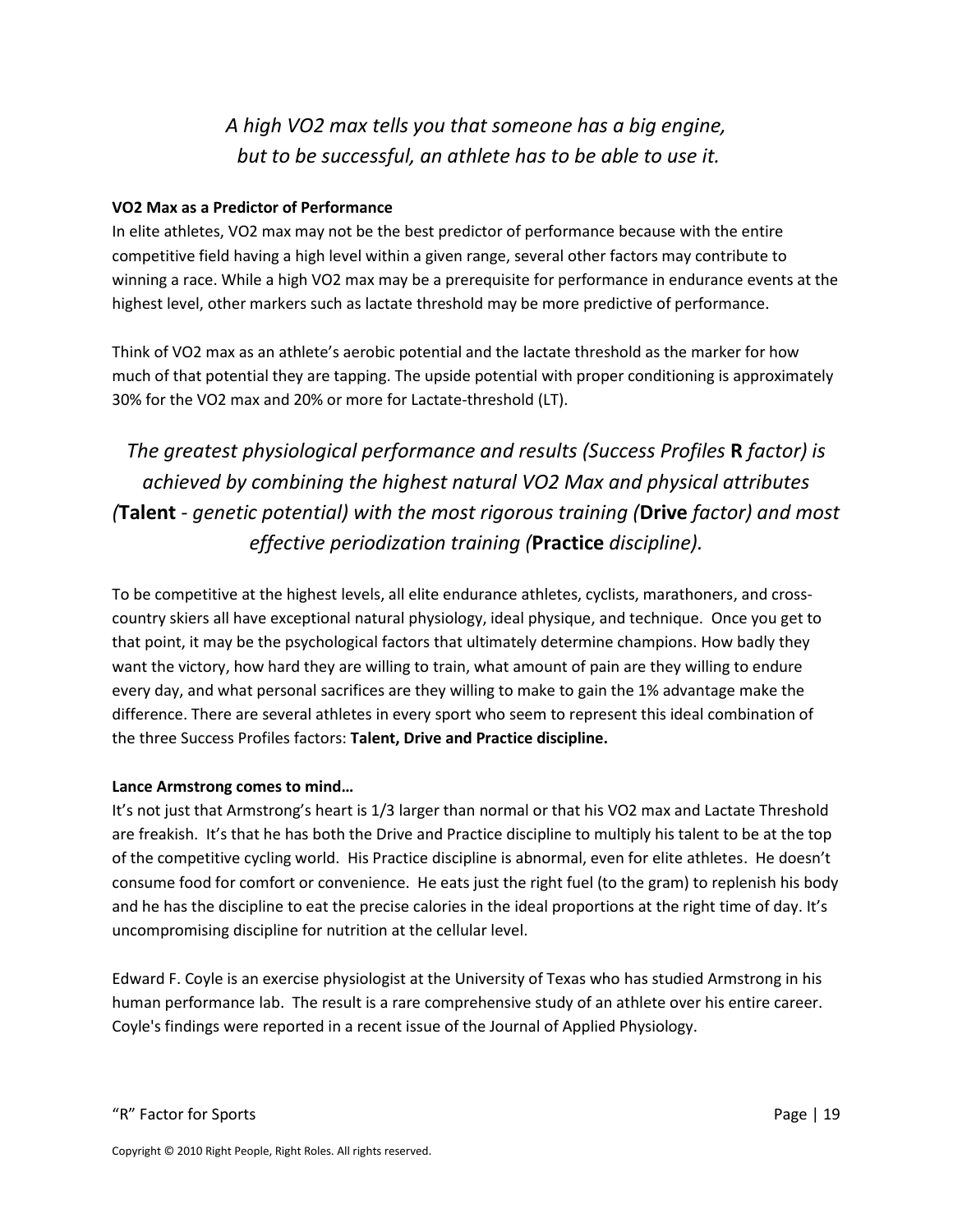"We noted that his blood lactic acid levels were low," said Dr. Coyle, who is a cyclist himself. That is often interpreted to mean that an athlete does not tire easily. "Within five days of Bicycling magazine visiting my lab, before their article was even published, there were Web sites reporting that Mr. Armstrong had the lowest lactate levels ever recorded and that he was superhuman," he said. But is Lance Armstrong that unusual? It depends on who you compare him with.

Mr. Armstrong, for example, can maintain a power output of about 6.8 watts per kilogram of body weight for 20 minutes. "I would say there are probably no more than 20 people on earth with that ability, and probably at least 10 of them rode or are riding in the Tour de France," Dr. Coyle said.

Mr. Armstrong's numbers may not be much different from other elite racers, but he has the average cyclist beat by a mile. A good recreational rider could generate about 4 watts per kilogram, which would translate to a speed of about 20 miles an hour on a flat road. Armstrong, Dr. Coyle said, would be traveling at 34 miles an hour.

Mr. Armstrong's VO2 max is 85 milliliters of oxygen per kilogram of body weight per minute. An average untrained person has a VO2 max of 45 and with training can get it to 60. "Lance would be 60 if he was a couch potato and never trained," Dr. Coyle said. "For the average person, their ceiling is Lance's basement."

"I'm sure there are other Lances out there who have the same potential," he added. But they may not know it because they never tried to train. "They could get on a bicycle right now," he said, "and if they were willing to suffer they could ride with the average person who's been training for two years."

Training can make a huge difference to those who are genetically gifted. Armstrong, for example, had a lactic acid test after he had recuperated from cancer and had just begun to train again. He had 8 millimoles of lactate per liter of blood, very good compared to the average person with a value of 12. But after Armstrong trained, his levels were 6, an astonishingly low number. "He has to train hard to have those very, very low levels," Dr. Coyle said.

Dr. Coyle said the difference between Armstrong and many of his competitors may be focus and training techniques. He said there were at least 10 cyclists in this year's tour who were potential challengers.

"If they followed Lance's preparation and rode on his Discovery team with the same great teamwork that Discovery has given him, and if they can muster the right mindset to believe they can really do it when it counts, they could be equally impressive," he said.

"[He] is on top of the cycling world because of the combination and interaction of his genetic endowment, years of incredible training, competitive experience, and obsessive drive to achieve and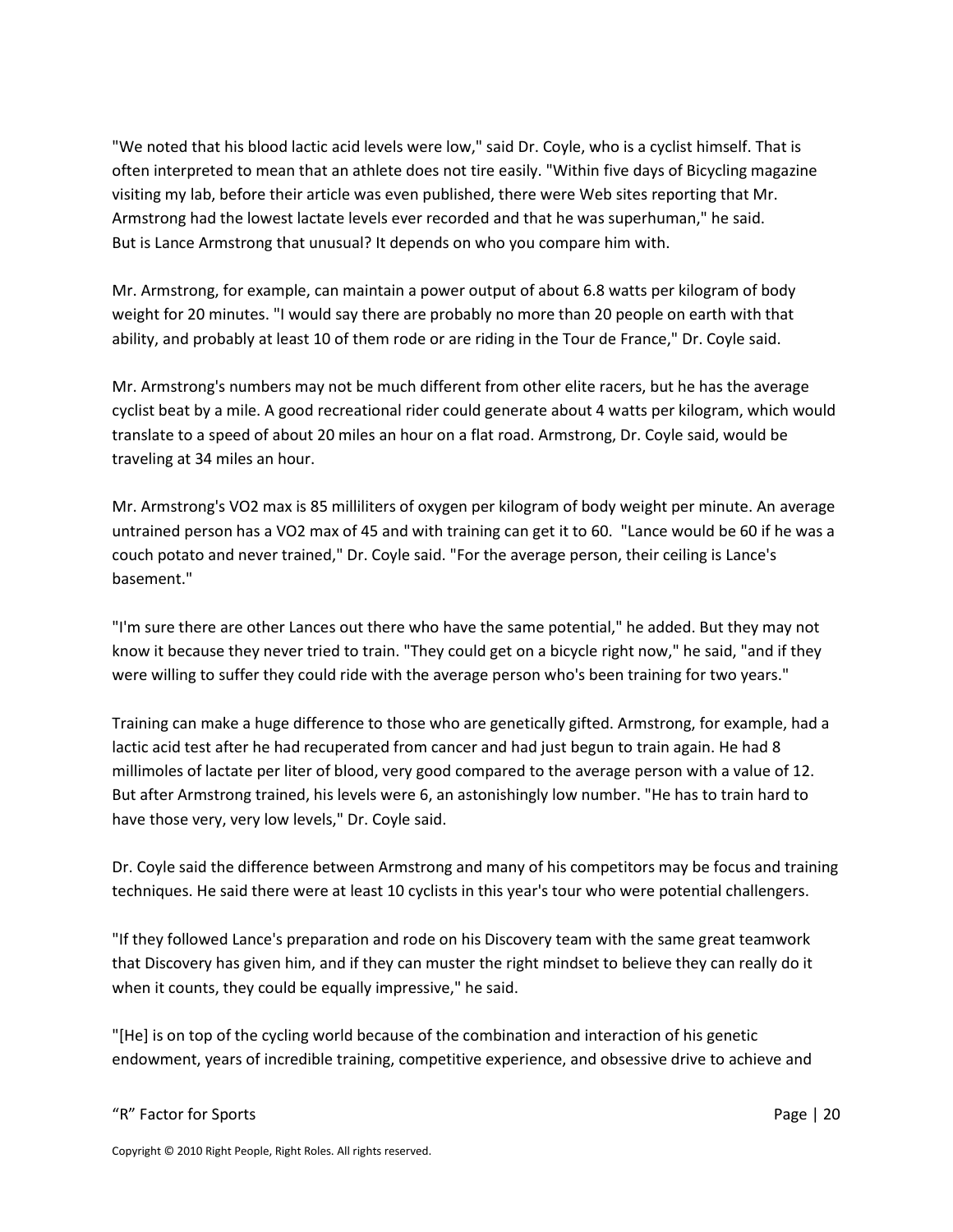persevere," said Phillip B. Sparling, a professor of applied physiology at the Georgia Institute of Technology in Atlanta.

#### **Effects of Aging on VO2 Max:**

VO2 max decreases with age. The average rate of decline is generally accepted to be about 1% per year or 10% per decade after the age of 25. One large cross-sectional study found the average decrease was 0.46 ml/kg/min per year in men (1.2%) and 0.54 ml/kg/min in women (1.7%).

However, master athletes who continue to keep fit only show a decrease of 5-6% per decade or 0.5- 0.6% per year. When they maintain the same relative intensity of training, a decrease of only 3.6% over 25 years has been reported and most of that was attributable to a small increase in body weight.

Aside from genetic factors, three other components have a large influence on VO2 max:

- Age Although it varies greatly by individual and training programs, in general VO2 max is the highest at age 20 and decreases nearly 30 percent by age 65.
- Gender Many elite female athletes have higher VO2 max values than most men. But because of differences in body size and composition, blood volume and hemoglobin content, a woman's VO2 max is in general about 20 percent lower than a man's VO2 max.
- Altitude Because there is less oxygen at higher altitude an athlete will generally have a 5 percent decrease in VO2 max results with a 5,000 feet gain in altitude.

#### **VO2 MAX for Tom Olivo at age 30.**

At the peak of my endurance training, I was able to hold approximately a 5:50 running pace for several miles. My best 10K race time was 36:50 when I was 30 years old. The best estimate for my VO2 Max is calculated using a formula developed by Jack Daniels (no, the other guy). Although this aerobic performance is above-average for an athlete, especially a diver, it is clearly not competitive at even the high-school track level. No matter how hard I trained (**D**rive factor) and no matter what coaching and structure I followed (**P**ractice Discipline), I simply lacked the talent to be a competitive runner. I was only able to multiply my talent to at most the B+ range.

Distance: 6.214 miles - 10.0 km Best Race Time: 0:36:50 Velocity: 4.525 m/s 10.122 MPH **5:55 per mile pace**

VO2 at this pace: 52.55 ml/kg/min (91.9% of max) VO2 MAX: 57.21 ml/kg/min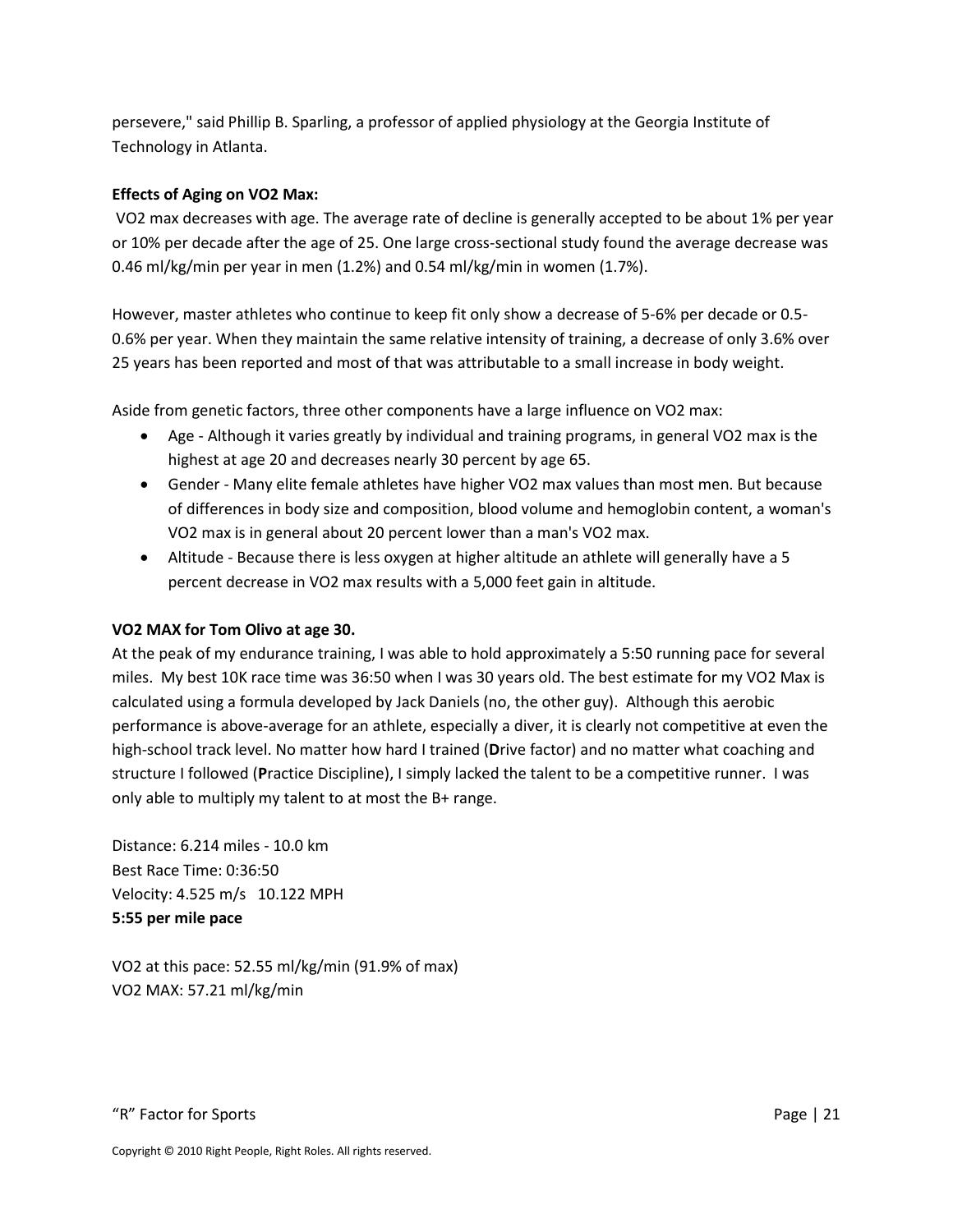The formulas $2$  used are: Percent max = 0.8 + 0.1894393 \* e^(-0.012778 \* t) + 0.2989558 \* e^(-0.1932605 \* t)  $VO2 = -4.60 + 0.182258 * v + 0.000104 * v^2$ VO2 MAX = VO2/percent max Where t is the race time in minutes, and v is race velocity in meters per minute.

To estimate your VO2 Max with this calculation, There are several web sites you can visit: And enter the performance data of: Distance: Miles Km. Time: Hours Minutes Seconds

The Maximum Oxygen Update (Max VO2) values for selected groups and individuals are as follows: General Population, Female, Aged 20-29: 35-43 ml/kg/min General Population, Male, Aged 20-29: 44-51

#### **Examples of elite athletes tested:**

- Steve Prefontaine, US runner who ran the mile in 3:54.6: 84.41
- Frank Shorter, US Olympic marathon winner: 71.3
- Ingrid Kristiansen, ex-marathon World Record holder: 71.2
- Derek Clayton, Australian ex-marathon World Record holder: 69.7
- Rosa Mota, marathon runner: 67.2
- Jeff Galloway, US runner: 73.0
- Paula Ivan, Russian Olympic 1500M Record Holder: 71.0
- Jarmila Krotochvilova, Czech Olympian 400M/800M winner: 72.8
- Greg LeMond, professional cyclist: 92.5
- Matt Carpenter, Pikes Peak marathon course record holder: 92
- Miguel Indurain, professional cyclist: 88
- Carlos Lopes: 85.1
- Grete Weitz: 73.5
- Ed Whitlock, at 69 years old: 52.8
- Bjorn Daehlie, cross-country skier: 90.0
- John Ngugi, 5-time world cross-country champion: 85.0
- Dave Bedford, 10km World Record holder: 85.0
- Lance Armstrong, cyclist, repeat winner of Tour de France: 84.0
- Joan Benoit, marathon runner (2:24:52): 78.6
- Bill Rodgers, marathon runner (2:09:27): 78.5
- Sebastian Coe, middle distance runner and holder of the 1 mile world record: 77.0

l

<sup>2</sup> VO2 and percent max based on *Jack Daniels, Conditioning for Distance Running - The Scientific Aspects*, Wiley & Sons, 1978.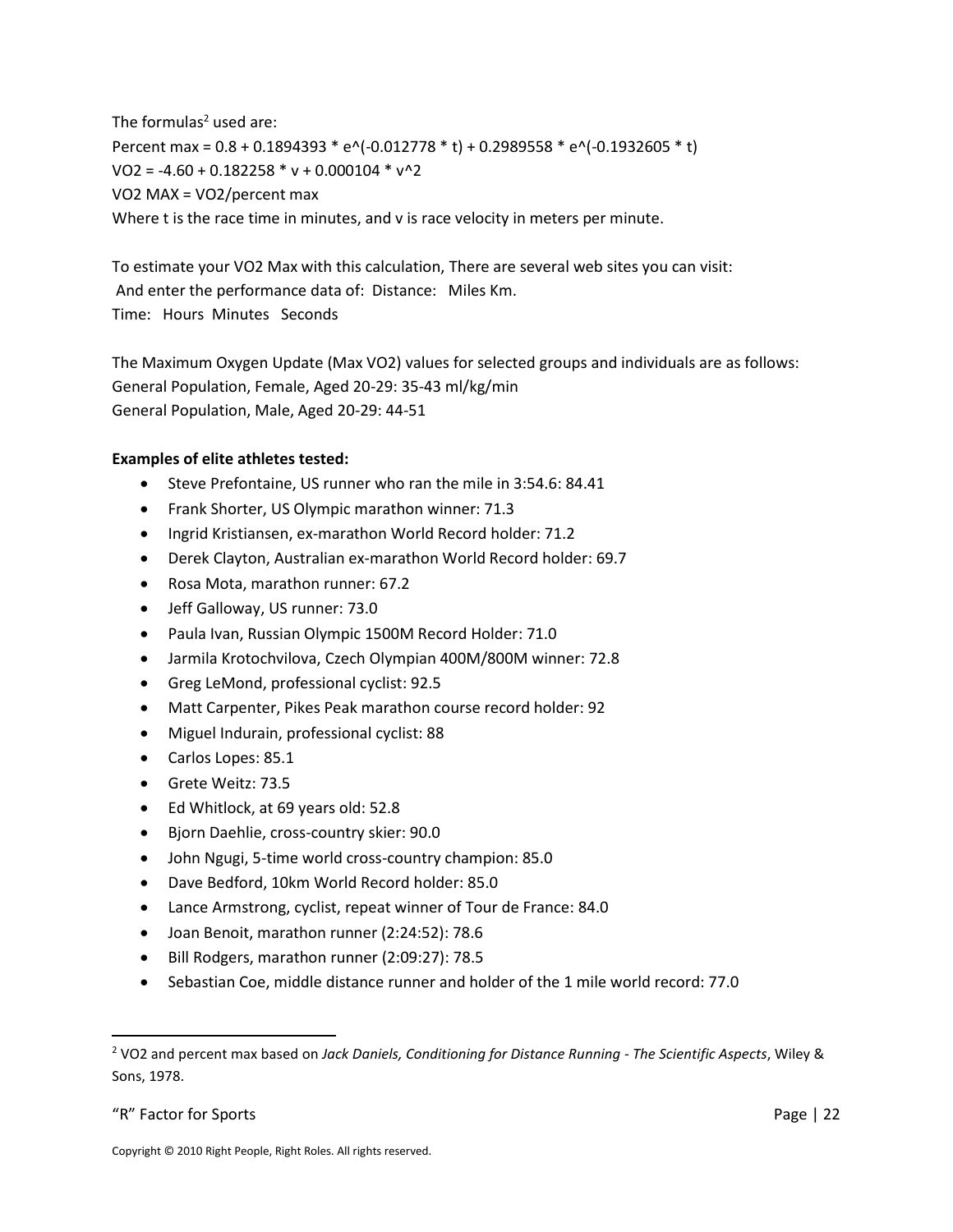#### **A Case Study**

Michael Phelps is a classic example of physical attributes setting an athlete up for Elite competition. Although Phelps' VO2 max level has never been published (he may not have ever undergone the test), his ideal physical talents combined with incredible Lactate Threshold levels achieved by combining his natural talent with training are quite remarkable.

Lactic acid is produced by human body in muscle cells during exercise. Accumulation of lactic acid occurs when the supply of oxygen to the cells is limited because the muscle cells are working hard. So, indirectly, the less lactic acid one has, the better he can perform in his next race. A US researcher specializing in swimmer physiology has done some test on Michael Phelps. Even after swimming, Phelps' lactate count was 5.6 (5.6 millimoles of lactate per liter of blood). How about other swimmers? Out of 5,000 other competitive swimmers being tested, all of them had levels higher than 10. In other words, the uncommonly low number of lactate is significant in Phelps' body. His muscles recover faster than almost everyone else's after a workout or race. This has enabled him to compete in so many events within a short time while breaking records one after another. In the 2008 Beijing Olympics alone, he swam more than 25 miles and over 1,000 laps at Water Cube, including preliminary and semifinal heats.

Also consider Michael Phelps' body measurements: stands 6 feet 4 inches (193 centimeters) and weighs 195 pounds (88.5 kilograms), with the broad shoulders and slim waist common to the elite swimmer. He has an extended trunk, a tremendous reach and relatively short legs, a distinct advantage in the water. The inseam of his pants is reportedly 32 inches (81 centimeters), shorter than that of Hicham El Guerrouj, the great Moroccan runner, who is 5 feet 9 inches (175 centimeters) but all legs. He has extremely flexible elbows, knees, and ankles, and size-14 feet that act like giant fins.

To varying degree, these traits are all hereditary. As the renowned Swedish exercise physiologist Per-Olof Åstrand once said, "The most important thing an aspiring athlete can do is to choose the right parents."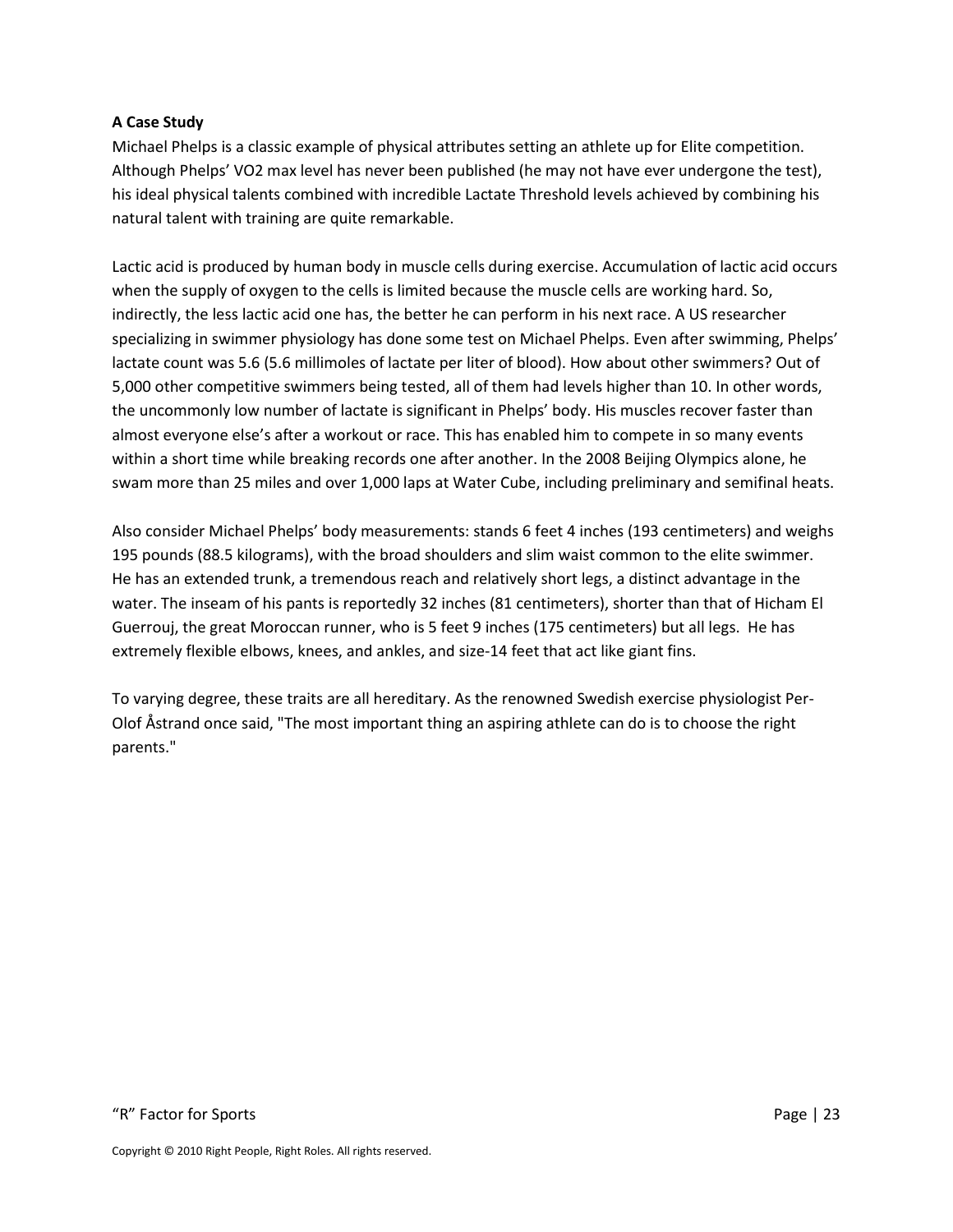|           | $18 - 25$ | $26 - 35$ | $36 - 45$ | 46-55     | $56 - 65$ | $65+$     |
|-----------|-----------|-----------|-----------|-----------|-----------|-----------|
|           | years old | years old | years old | years old | years old | years old |
| excellent | $>60$     | $>56$     | >51       | $>45$     | >41       | $>37$     |
| good      | $52 - 60$ | 49-56     | 43-51     | 39-45     | 36-41     | 33-37     |
| above     | 47-51     | 43-48     | $39 - 42$ | $35 - 38$ | $32 - 35$ | 29-32     |
| average   |           |           |           |           |           |           |
| average   | $42 - 46$ | 40-42     | $35 - 38$ | $32 - 35$ | $30 - 31$ | $26 - 28$ |
| below     | $37 - 41$ | 35-39     | 31-34     | 29-31     | $26 - 29$ | 22-25     |
| average   |           |           |           |           |           |           |
| poor      | $30 - 36$ | 30-34     | 26-30     | $25 - 28$ | $22 - 25$ | $20 - 21$ |
| very poor | $30$      | $30$      | $26$      | $25$      | $22$      | $20$      |

#### **MAXIMAL OXYGEN UPTAKE NORMS FOR MEN (ml/kg/min)**

### **MAXIMAL OXYGEN UPTAKE NORMS FOR WOMEN (ml/kg/min)**

|                  | $18 - 25$ | $26 - 35$ | $36 - 45$ | 46-55     | $56 - 65$ | $65+$     |
|------------------|-----------|-----------|-----------|-----------|-----------|-----------|
|                  | years old | years old | years old | years old | years old | years old |
| excellent        | 56        | 52        | 45        | 40        | 37        | 32        |
| good             | 47-56     | 45-52     | 38-45     | $34 - 40$ | $32 - 37$ | 28-32     |
| above<br>average | 42-46     | 39-44     | 34-37     | $31 - 33$ | 28-31     | $25 - 27$ |
| average          | 38-41     | 35-38     | $31 - 33$ | 28-30     | 25-27     | $22 - 24$ |
| below<br>average | 33-37     | 31-34     | $27 - 30$ | $25 - 27$ | $22 - 24$ | $19-22$   |
| poor             | 28-32     | 26-30     | $22 - 26$ | $20 - 24$ | $18 - 21$ | 17-18     |
| very poor        | $28$      | $26$      | < 22      | $20$      | $18$      | $17$      |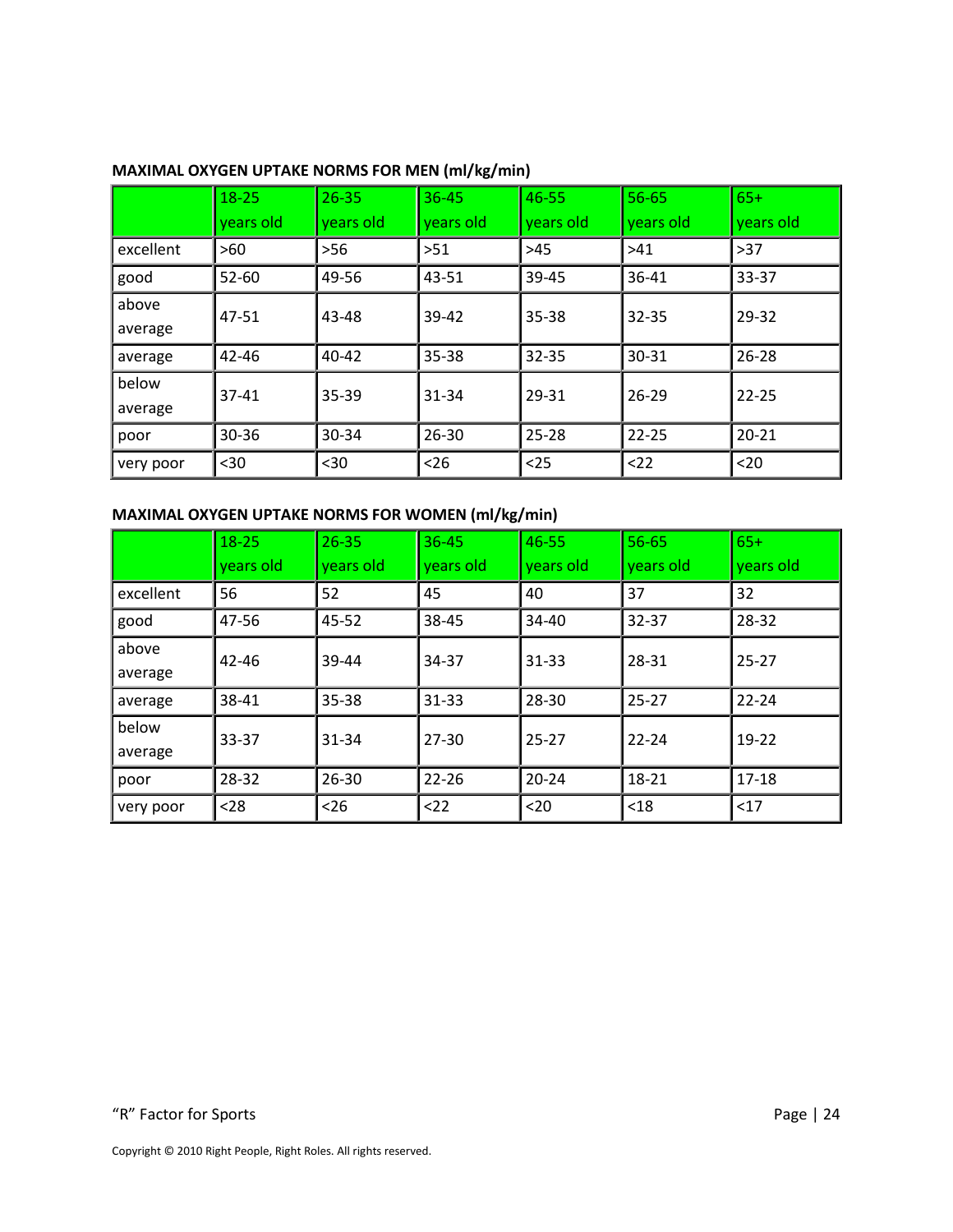#### **Success Rates for Athletes participating is specific sports**

#### **Men's Basketball**

- Less than one in 35, or approximately 3.0 percent, of high school senior boys playing interscholastic basketball will go on to play men's basketball at a NCAA member institution.
- Less than one in 75, or approximately 1.2 percent, of NCAA male senior basketball players will get drafted by a National Basketball Association (NBA) team.
- Approximately three in 10,000, or approximately 0.03 percent of high school senior boys playing interscholastic basketball will eventually be drafted by an NBA team.

#### **Women's Basketball**

- About 3.3 percent, or approximately three in 100, of high school senior girls interscholastic basketball players will go on to play women's basketball at a NCAA member institution.
- About one in 100, or approximately 1percent, of NCAA female senior basketball players will get drafted by a Women's National Basketball Association (WNBA) team.
- Approximately one in 5,000, or approximately 0.02 percent, of high school senior girls playing interscholastic basketball will eventually be drafted by a WNBA team.

#### **Football**

- About 5.7 percent, or approximately one in 17, of all high school senior boys playing interscholastic football will go on to play football at a NCAA member institution.
- About 1.8 percent, or approximately one in 50, of NCAA senior football players will get drafted by a National Football League (NFL) team.
- Approximately eight in 10,000, or approximately 0.08 percent of high school senior boys playing interscholastic football will eventually be drafted by an NFL team.

#### **Baseball**

- Approximately three in 50, or about 6.1 percent, of high school senior boys interscholastic baseball players will go on to play men's baseball at a NCAA member institution.
- Less than ten in 100, or about 9.4 percent, of NCAA senior male baseball players will get drafted by a Major League Baseball (MLB) team.
- Approximately one in 200, or approximately 0.45 percent of high school senior boys playing interscholastic baseball will eventually be drafted by an MLB team.

#### **Men's Ice Hockey**

- Approximately 11 in 100, or about 11 percent, of high school senior boys interscholastic ice hockey players will go on to play men's ice hockey at a NCAA member institution.
- Less than 1 in 27, or about 3.7 percent, of NCAA senior male ice hockey players will get drafted by a National Hockey League (NHL) team.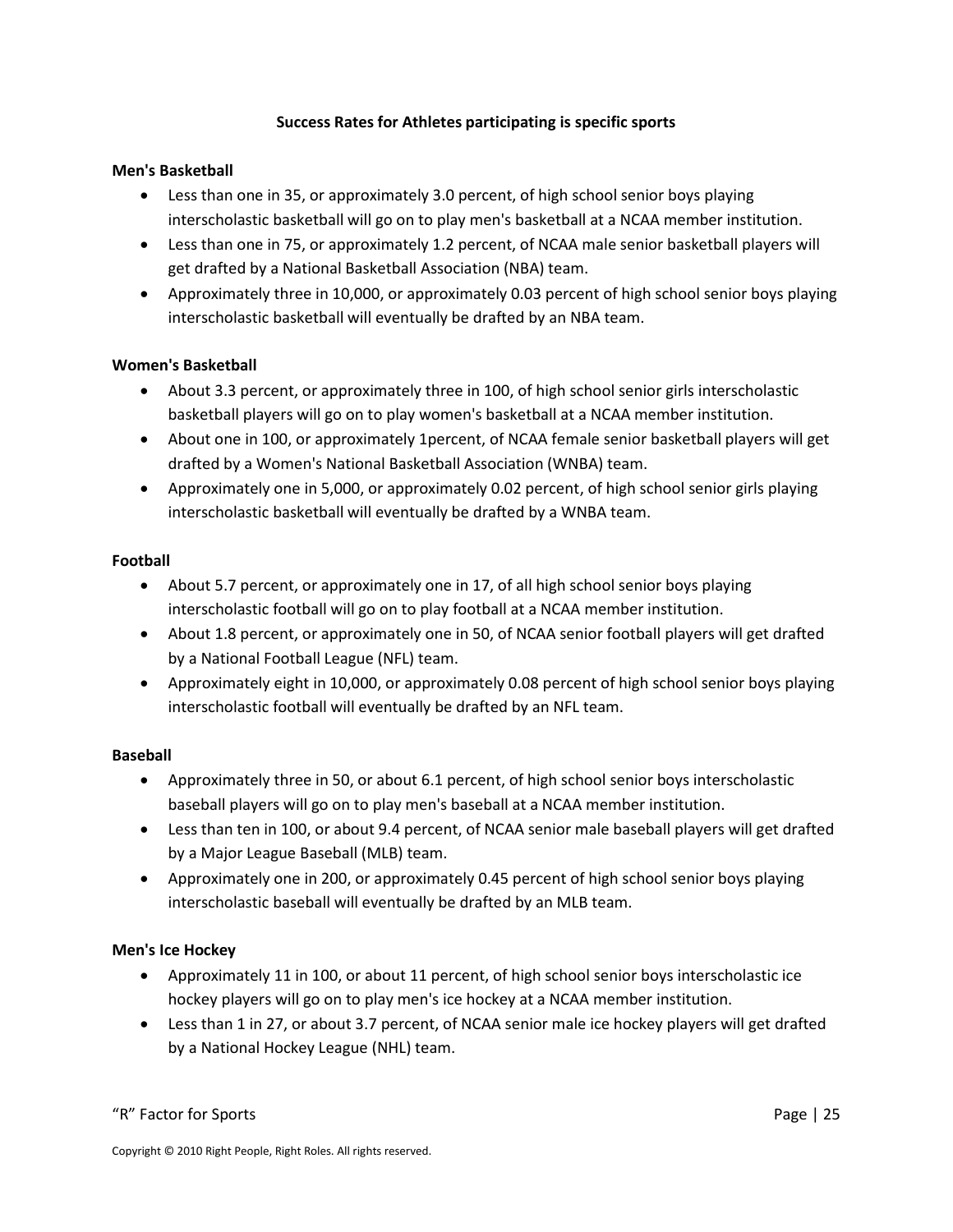Less than one in 300, or approximately 0.32 percent of high school senior boys playing interscholastic ice hockey will eventually be drafted by an NHL team.

#### **Men's Soccer**

- Less than three in 50, or about 5.5 percent, of high school senior boys interscholastic soccer players will go on to play men's soccer at a NCAA member institution.
- Less than one in 50, or about 1.7 percent, of NCAA senior male soccer players will be drafted by a Major League Soccer (MLS) team.
- Approximately one in 1,250, or approximately 0.07 percent of high school senior boys playing interscholastic soccer will eventually be drafted by an MLS team.

#### **Methodology**

To calculate the estimated probability of competing in athletics beyond the high school interscholastic level, data from several sources were combined. First, the estimated number of high school studentathletes participating interscholastically in the sports having a major professional league in the United States was obtained from the National Federation of State High School Associations. To estimate the number of high school seniors participating interscholastically in those sports, the total number of high school student-athletes participating was divided by 3.5. This figure was used because some high schools are three-year high schools while others are four-year high schools.

The estimated number of NCAA student-athletes competing in the sports with major professional leagues in the United States was obtained from the NCAA's 1982-06 Participation Statistics Report. To estimate the number of NCAA roster positions in these sports available to an incoming freshmen class, the total number of NCAA student-athletes participating was divided by 3.5. This figure was used because current player attrition will leave more roster positions open than would be expected due to normal graduation. To estimate the number of NCAA senior student-athletes participating in those sports, the total number of NCAA student-athletes participating was divided by 4.5. This figure was used because student-athletes participating in these sports often red shirt and therefore are on the team for five years. The number of college student-athletes drafted by the major professional sport leagues in the United States was calculated using the most recent draft data for each league.

To calculate the probability of a high school senior going on to participate for a NCAA institution in these sports, the estimated number of open NCAA roster positions was divided by the estimated number of high school seniors participating interscholastically in these sports. To calculate the probability of a NCAA senior student-athlete being drafted by a professional team in these sports, the number of NCAA student-athletes drafted into these professional leagues was divided by the estimated number of NCAA senior student-athletes participating in these sports. To calculate the probability of a high school senior student-athlete eventually being drafted by a professional team in these sports, the number of NCAA senior student-athletes drafted by a United States professional league in these sports was divided by the estimated number of high school seniors participating interscholastically in these sports. All probabilities were multiplied by 100 to convert them to percentages.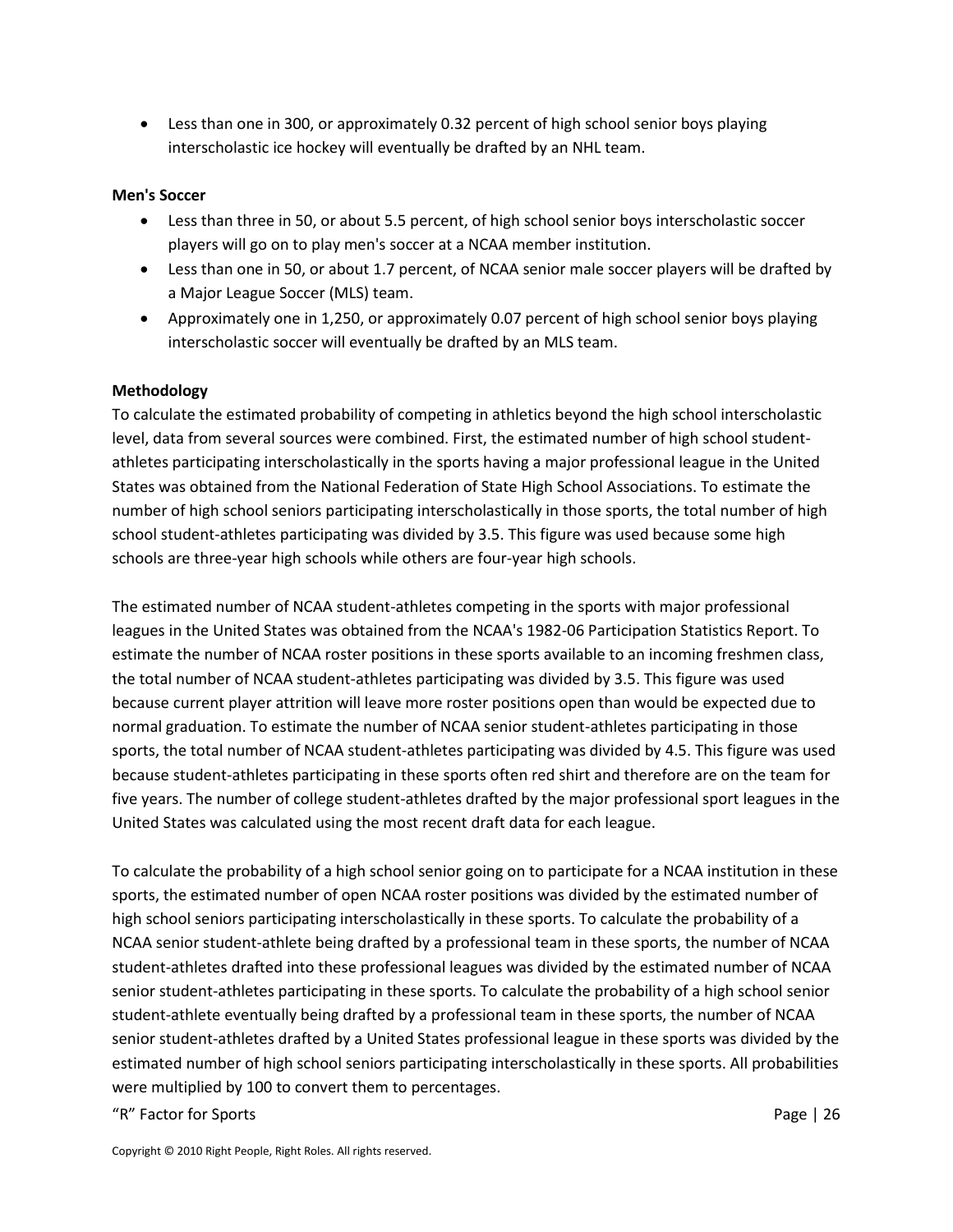| Student-<br>Athletes                                    | Men's<br>Basketball | Women's<br>Basketball | Football  | Baseball | Men's<br>Ice<br>Hockey | Men's Soccer |
|---------------------------------------------------------|---------------------|-----------------------|-----------|----------|------------------------|--------------|
| <b>High School</b><br>Student<br>Athletes               | 546,335             | 452,929               | 1,071,775 | 470,671  | 36,263                 | 358,935      |
| <b>High School</b><br>Senior Student<br>Athletes        | 156,096             | 129,408               | 306,221   | 134,477  | 10,361                 | 102,553      |
| <b>NCAA Student</b><br>Athletes                         | 16,571              | 15,096                | 61,252    | 28,767   | 3,973                  | 19,793       |
| <b>NCAA</b><br>Freshman<br>Roster<br>Positions          | 4,735               | 4,313                 | 17,501    | 8,219    | 1,135                  | 5,655        |
| <b>NCAA Senior</b><br>Student<br>Athletes               | 3,682               | 3,355                 | 13,612    | 6,393    | 883                    | 4,398        |
| <b>NCAA Student</b><br>Athletes<br><b>Drafted</b>       | 44                  | 32                    | 250       | 600      | 33                     | 76           |
| <b>Percent High</b><br><b>School to</b><br><b>NCAA</b>  | 3.0%                | 3.3%                  | 5.7%      | 6.1%     | 11.0%                  | 5.5%         |
| <b>Percent NCAA</b><br>to Professional                  | 1.2%                | 1.0%                  | 1.8%      | 9.4%     | 3.7%                   | 1.7%         |
| <b>Percent High</b><br><b>School to</b><br>Professional | 0.03%               | 0.02%                 | 0.08%     | 0.45%    | 0.32%                  | 0.07%        |